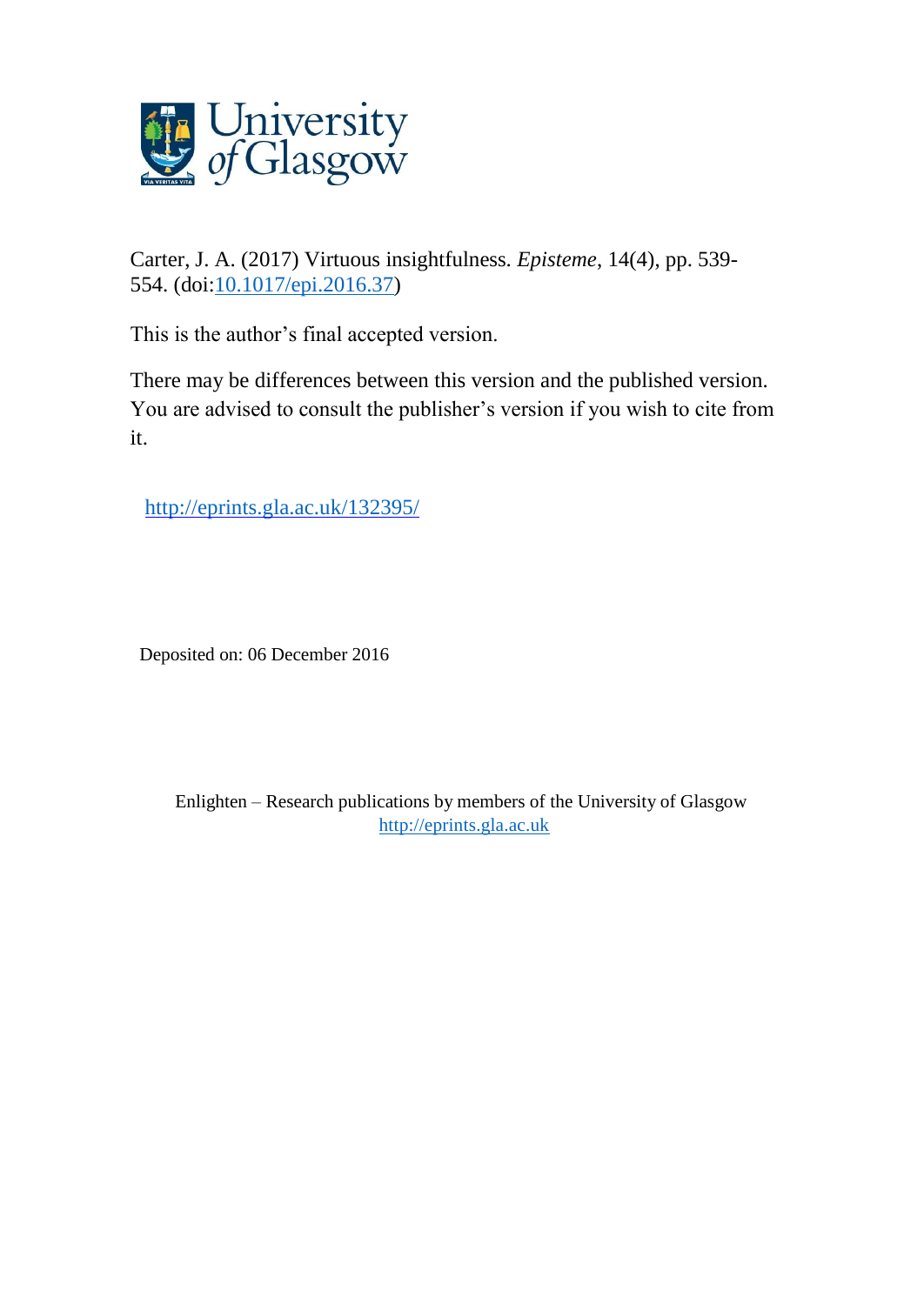Forthcoming in *Episteme*.

# Virtuous Insightfulness

J. Adam Carter

j.adam.carter@ed.ac.uk

Insight often strikes us blind; when we aren't expecting it, we suddenly see a connection that previously eluded us—a kind of 'Aha!' experience. People with a propensity to such experiences are regarded as insightful, and insightfulness is a paradigmatic intellectual virtue. What's not clear, however, is just what it is in virtue of which being such that these experiences tend to happen to one renders one intellectually virtuous. This paper draws from both virtue epistemology as well as empirical work on the psychology of problem solving and creativity to make some inroads in accounting for insightfulness as an intellectual virtue. Important to the view advanced is that virtuously insightful individuals manifest certain skills which both cultivate insight experiences (even if not by directly bringing them about) and enable such individuals to move in an epistemically responsible way from insight experience to epistemic endorsement.

#### 1. Insight and insightfulness

On 3 July 2012, Yitang Zhang, a 50-year maths lecturer, was taking a stroll in the backyard of a friend's house in Colorado before leaving for a concert. He had been working tirelessly for years on one of the most elusive problems in pure mathematics, the twin prime conjecture, one of the 'holy grails' of pure mathematics. The twin prime conjecture says that there are infinitely many primes numbers,  $p$ , such that  $p + 2$  is also a prime number—i.e., such as (3, 5), (5, 7), etc. Leading experts in analytic number theory have been attempting to prove this since the middle of the 19<sup>th</sup> century, but with no success. In fact, by 2012, no one had even proven that there is *any number* such that there are an infinite number of primes which differ by only that number (this later conjecture is called the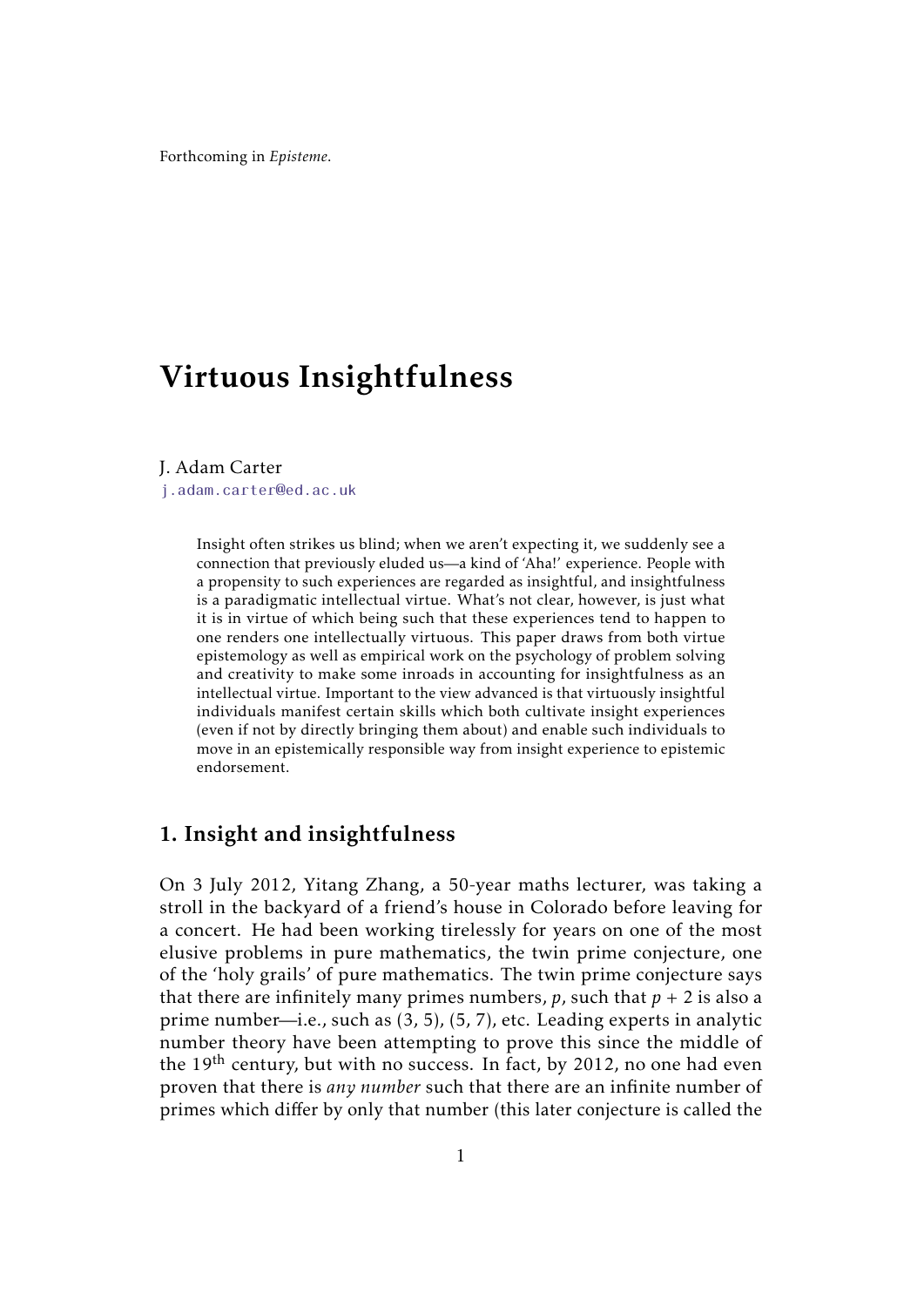bounded gaps conjecture). And what's more is that no one had any obvious leads as to how to make headway, though it was clear to all that if anyone could provide a proof for the bounded gaps conjecture, this would be an enormous breakthrough towards proving the twin prime conjecture.

When Zhang was taking that walk in his friend's backyard in the summer of 2012, he had made, to that point, no substantial contribution to mathematics and was virtually unknown by experts working in the field. He'd not even published a paper since 2001, and had for a long time struggled to find any academic employment. But, as Zhang later told a reporter, that evening in July 2012 a solution to the bounded gaps conjecture suddenly came to him, and 'I immediately realized that it would work.' He wrote up the proof and sent it to the most prestigious journal in the field, *Annals of Mathematics*[1](#page-2-0) and the publication of his proof left the experts shocked; it was praised as one of the greatest and most surprising breakthroughs in number theory, described as 'astounding' by number theorist Daniel Goldson in an interview with Quanta magazine, and further as 'one of those problems you weren't sure people would *ever* be able to solve<sup>[2](#page-2-1)</sup>.'

So what exactly 'happened' to Yitang Zhang in his friend's back yard? And why did it happen to *him?* Let's begin with the 'what' and then move to the 'why'. One mundane way to describe the situation is that what Zhang did was to form a belief—viz., a belief about the bounded gaps conjecture which was both true and important. While this description is literally accurate, it fails (rather badly) to capture an important epistemic dimension of Zhang's moment of clarity. After all, like most mathematicians working in number theory, Zhang *already* believed the conjecture was true—he believed this years before his discovery. Most number theorists believed it as well.

In an interview with the *New Yorker* following the publication of his proof, Zhang spoke more of the remarkable experience he had that evening. He admitted that he wasn't consciously *trying* to solve the bounded gap conjecture at the moment the solution struck him. Rather, what he was actually doing in his friend's back yard was smoking a cigarette and watching for deer, hoping he might spot one in the woods past a fence, and then he suddenly realised there was a way to prove the bounded gaps conjecture. He said in that interview, of the experience he had: 'it's hard to say what it is ... Something very special ... I knew [immediately] that, even though

<span id="page-2-1"></span><span id="page-2-0"></span><sup>&</sup>lt;sup>1</sup>See Zhang (2014) for the published proof.

<sup>2</sup>https://www.quantamagazine.org/20130519-unheralded-mathematician-bridgesthe-prime-gap/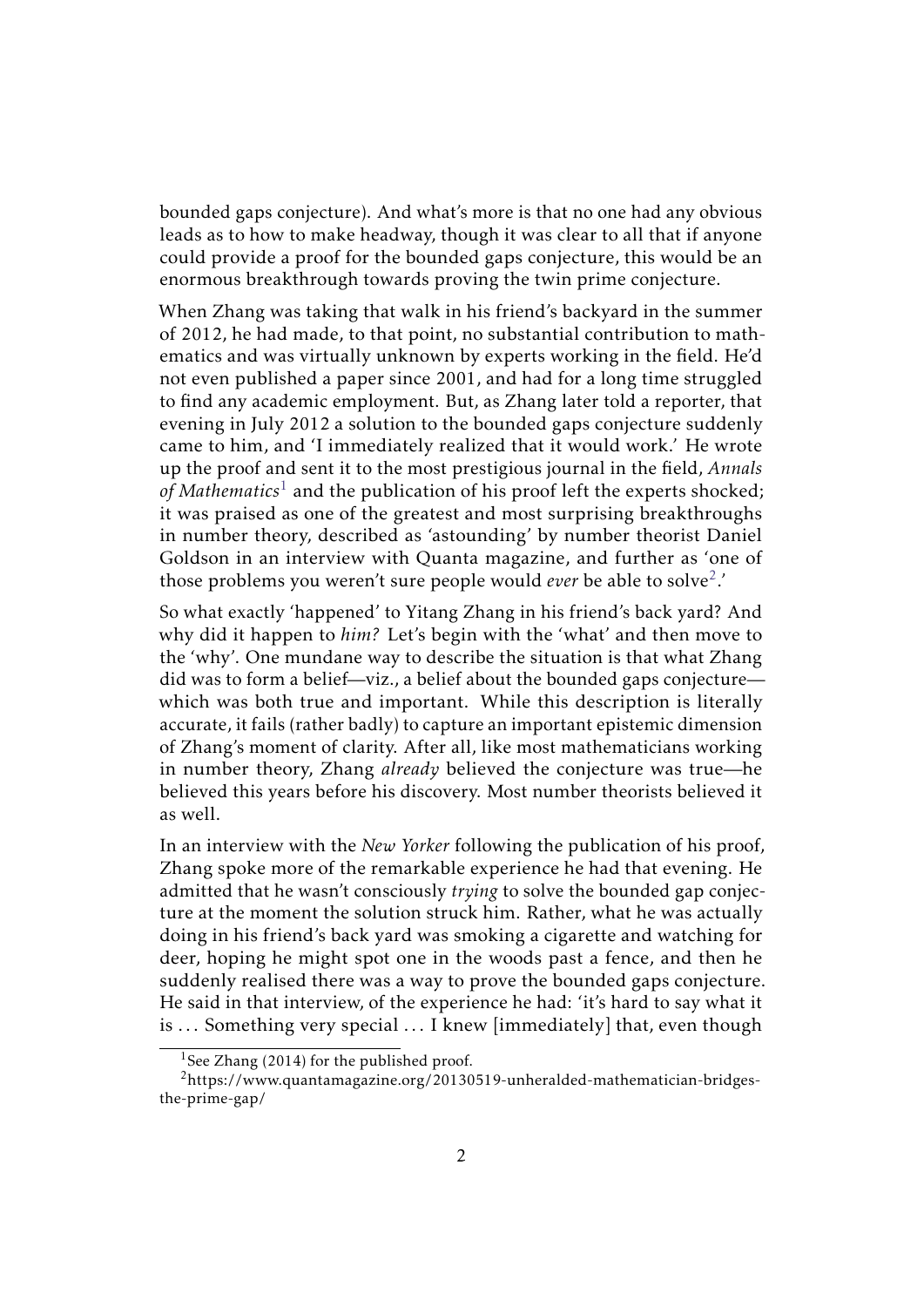there were many details to fill in, we should have a proof. Then I went back to the house<sup>[3](#page-3-0)</sup>.'

There is plenty to say about Zhang's epistemic achievement, though let's focus on what took place on 3 July. While Zhang worked remarkably hard in the years leading up to his discovery, we can imagine others working similarly hard, but who—after staring at the deer in the yard—(or, after staring at whatever the leading number theorists were staring at that evening) were struck by no thought of any importance. Zhang in that circumstance surely had a remarkable *insight*. But what *is* an *insight?*

First, a disambiguation. Consider a parallel to assertion. In one sense, an assertion is a speech *act*; in another sense, an assertion is what is *issued* by the speech act of asserting. As assertion admits of a speech act/object distinction $^4$  $^4$ , likewise, insight admits of a cognitive act/object distinction. In its most general and abstract sense, an act or *episode of insight* is a token episode in which one grasps of something *X*, its *relatedness* to something else, *F*, where *F* can be another object, property, etc. Call this, for short, *grasping under a relational mode*. Insight, in the second (object) sense, is what such a cognitive episode *issues*, the deliverance of an act of grasping of something its relatedness to something else<sup>[5](#page-3-2)</sup>.

Working with this very generic account of an episode of insight (which I'll continue to refine), we might expect that what such an episode issues insight in the object sense—is best understood as a true belief *that* (for instance) some *X* is *F*. In Zhang's case, this would translate to: believing not simply that the bounded gaps conjecture is correct (something he already believed), but rather believing that a certain *proof* for the bounded gaps conjecture is correct. But this cannot be entirely right, either.

To appreciate why, consider a helpful example from Stephen Grimm (2012), involving grasping, of a necessary truth, its necessity, in a way that is required to know the necessary truth a priori. As Grimm observes, I might believe on someone's (say, a school teacher's) testimony that a certain truth is a necessary truth. Provided I lack any defeaters, I thus plausibly *know* on your say so that something is a necessary truth, and yet, as Grimm (2012)

<span id="page-3-0"></span><sup>3</sup>http://www.newyorker.com/magazine/2015/02/02/pursuit-beauty

<span id="page-3-2"></span><span id="page-3-1"></span><sup>4</sup>For a helpful recent discussion of this distinction, see MacFarlane (2014).

<sup>&</sup>lt;sup>5</sup>One might wonder whether this simple account rules out anything like an 'atomic' or non-relational insight—viz., just an insight *that* p. The answer, in short, is yes. But this is a benefit of the account. A mere *belief* of something, that it is so, doesn't entail an insight (in the object sense) on the view I'm proposing, even though one's grasping something under a relational mode can entail that one believes of something that it is so. See the ensuing discussion of Grimm (2010) and Schaffer (2001) for some reasons why.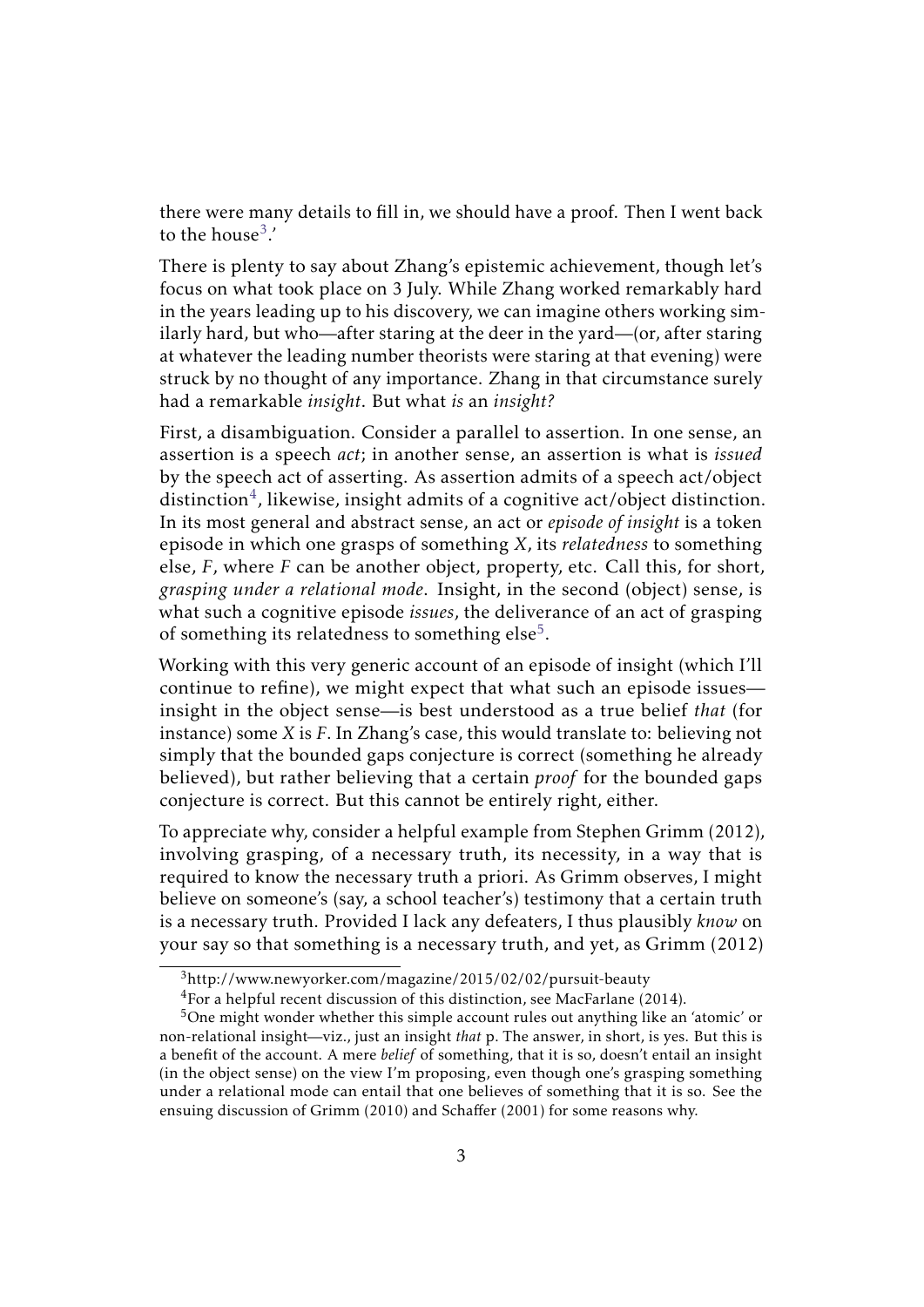writes, it's possible 'even though I now have knowledge of a necessary truth, I nonetheless fail to see or grasp or in some way *appreciate* its necessity<sup>[6](#page-4-0)</sup>.' If that's the case, I fail to know the necessary truth a priori. In order to do *that* I need to grasp, *of the proposition*, its necessity<sup>[7](#page-4-1)</sup>. Compare now with insight: just as knowing a priori that something is a necessary truth involves a grasping of the proposition its necessity, similarly, grasping of something, its relatedness to something else, isn't going to be secured simply by having a belief *that* something is related to something else in a particular way. Such a belief can be acquired (e.g., testimonially) without the kind of grasping that's essential to insight $^8$  $^8$ .

Here is a further very general point about insight: though Zhang's insight was profound, important, original, etc., insights *as such*, needn't be. Often times, I might have an entirely typical episode of insight when simply ruling out a relevant alternative under unremarkable circumstances. Consider, as Jonathan Schaffer (2001) has argued, that in order to properly count as ruling out a relevant alternative (i.e., whether the milk in the fridge has been consumed) in an epistemically satisfactory way, I must not *merely* believe or even know of the relevant alternative *that* it is false<sup>[9](#page-4-3)</sup>. I must do something further: I must come to regard it as false while also appreciating the alternative *as* relevant, and without this appreciation, the alternative remains live even if my belief that the relevant alternative is false persists.

Let's move now from insight to *insightfulness*. Individuals can be more or less insightful. When they are, this will surely have *something* to do with their dispositions to insightful episodes (episodes with the features described), the episodes which issue insights. But here some care is needed. Insightfulness, at least as a term of epistemic praise—viz., as an intellectual virtue—isn't simply a matter of having *many* insights.

After all, we aren't likely to regard an individual as especially insightful if her cognitive history includes an well-above average number of insights (relative to the mean) provided the insights themselves are ones which

<span id="page-4-1"></span><span id="page-4-0"></span><sup>&</sup>lt;sup>6</sup>My italics.

 $7$ Compare here with Jonathan Schaffer's (2001) suggestion that in order to rule out a relevant alternative, you need to not merely believe of some relevant alternative that it is false, but you must further grasp it as false *as* an relevant alternative.

<span id="page-4-3"></span><span id="page-4-2"></span><sup>&</sup>lt;sup>8</sup>See Pritchard (2009) for a related point regarding understanding-why.

<sup>9</sup>For some seminal discussions of relevant alternatives in epistemology, see Dretske (1970) and Lewis (1996). For a more sophisticated contemporary version of this kind of view, see Pritchard (2010).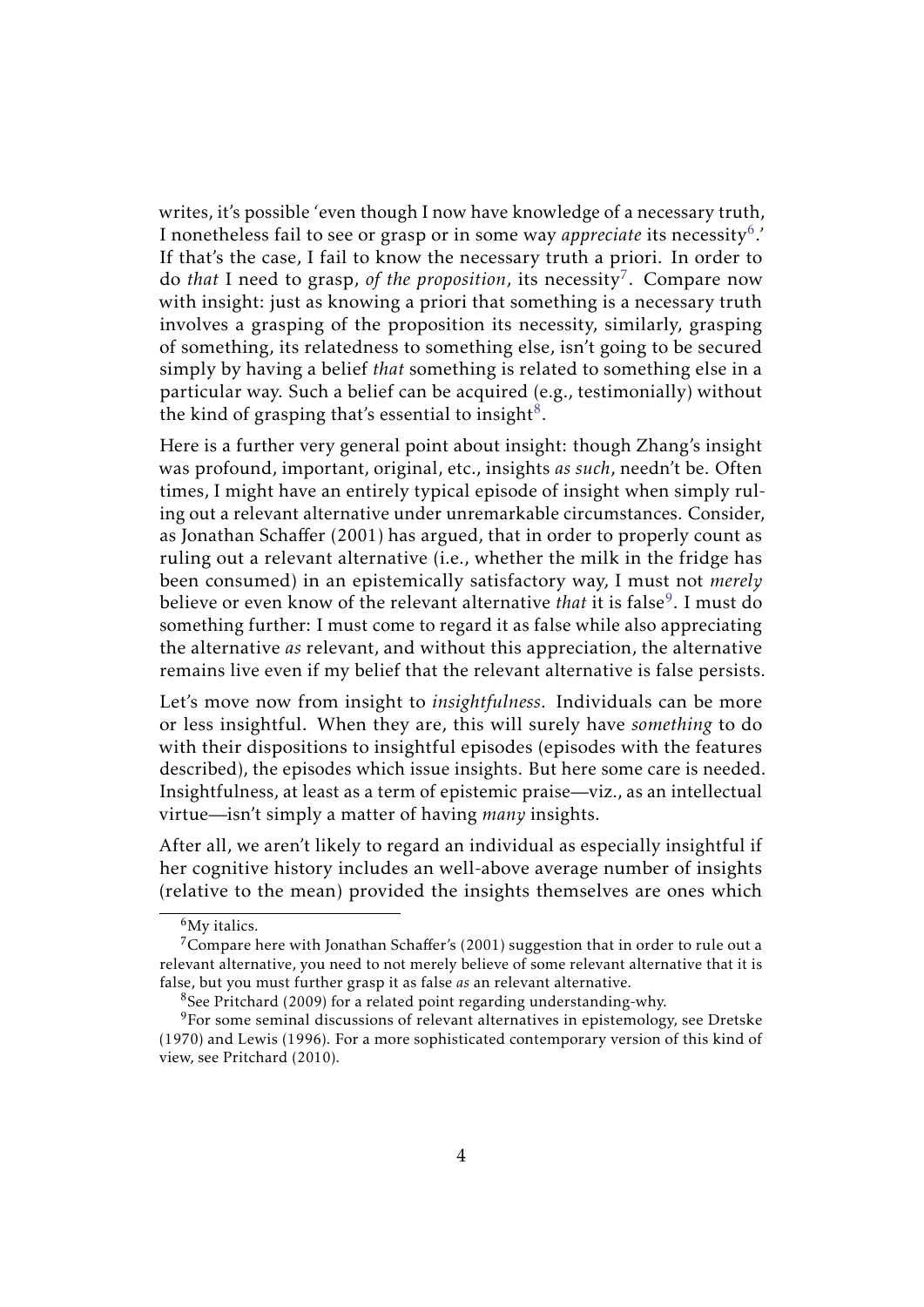are on the whole utterly 'shrugworthy<sup>[10](#page-5-0)</sup>': unimportant, superficial and/or which fail to point beyond mundane 'common knowledge' $^{11}.$  $^{11}.$  $^{11}.$ 

I want to suggest now four dimensions along which an *individual* can be plausibly evaluated as *more insightful*, with references to features of that individual's insights conceived as the deliverances of the individual's grasping under a relational mode[12](#page-5-2). These four dimensions involve *depth, non-triviality, originality,* and *frequency.* These points won't be uncontroversial, so I want to briefly defend them before moving on to connect insight with intellectual virtue in more sophistication and, ultimately, with feeling.

Firstly, depth. An insight is deep to the extent that what is grasped under a relational mode is (in the context of discovery) *unexpectedly* so related, viz., as when two areas of physics are brought together in a surprising way<sup>[13](#page-5-3)</sup>. A paradigmatic example here is James Maxwell Clerk's late  $19<sup>th</sup>$ century discovery of electromagnetic force, when previously electricity and magnetism were regarded to be two entirely separate kinds of force. Leon-

<span id="page-5-2"></span> $12$ Note that these four dimensions along which an individual can plausibly be evaluated as more insightful are not meant to be necessary and sufficient conditions for virtuous insightfulness. More weakly, they are just dimensions along which propensities to insight episodes can be plausibly evaluated as more or less good, from an epistemic point of view. The noting of these dimensions is compatible with granting that some virtuously insightful individuals might do better along some dimensions than others.

<span id="page-5-3"></span> $13$ I'm using 'unexpectedness' as an intuitive way, though I don't think a detailed account of this (as it bears on the dimension of depth) will be promising. For example, a subjective account of unexpectedness seems to make insights too easy to come by; obvious connections will be unexpected for someone who is especially narrow-minded or poor at appreciating connections. By contrast, an objective account of unexpectedness will likely be too restrictive. For example, take Itô's lemma (also referred to as the Itô–Doeblin theorem), which was proved by Noboru Itô in 1944. However, it was later discovered that Wolfgang Doeblin proved the same lemma four years earlier, in 1940, but sealed his results in an envelope which was not opened until 2000. Had it turned out that Doeblin's results were established when he proved the lemma in 1940 (rather than sealed away in an envelope), the lemma's proof would (four years later) perhaps be unsurprising in the mathematical community when Doeblin proved it, and Doeblin's drawing the connections he did would not longer be 'unexpected' (objectively) but expected.

<span id="page-5-0"></span> $10$ Thanks to Mark Alfano for suggesting this term. Note that the converse of shrugworthy is *interesting*, though the matter of what is interesting is itself a substantive question. For some notable discussion on this point, see Hidi and Baird (1986) and Stace (1944).

<span id="page-5-1"></span><sup>11</sup>Of course, some insights are important *in a domain* even if not important outside of that domain. Here we can imagine an individual, perhaps with Asperger's Syndrome, whose cognitive interest and inspiration are piqued only in the case of discussing bridges. A lack of interest might undercut this individual's inclination to be insightful outside of the context of discussing bridges. But, this inclination is *not* undercut in the case of discussing bridges. In cases like this, we might say that the individual is insightful in a very domain-specific way. Thanks to Emma C. Gordon for discussion on this point.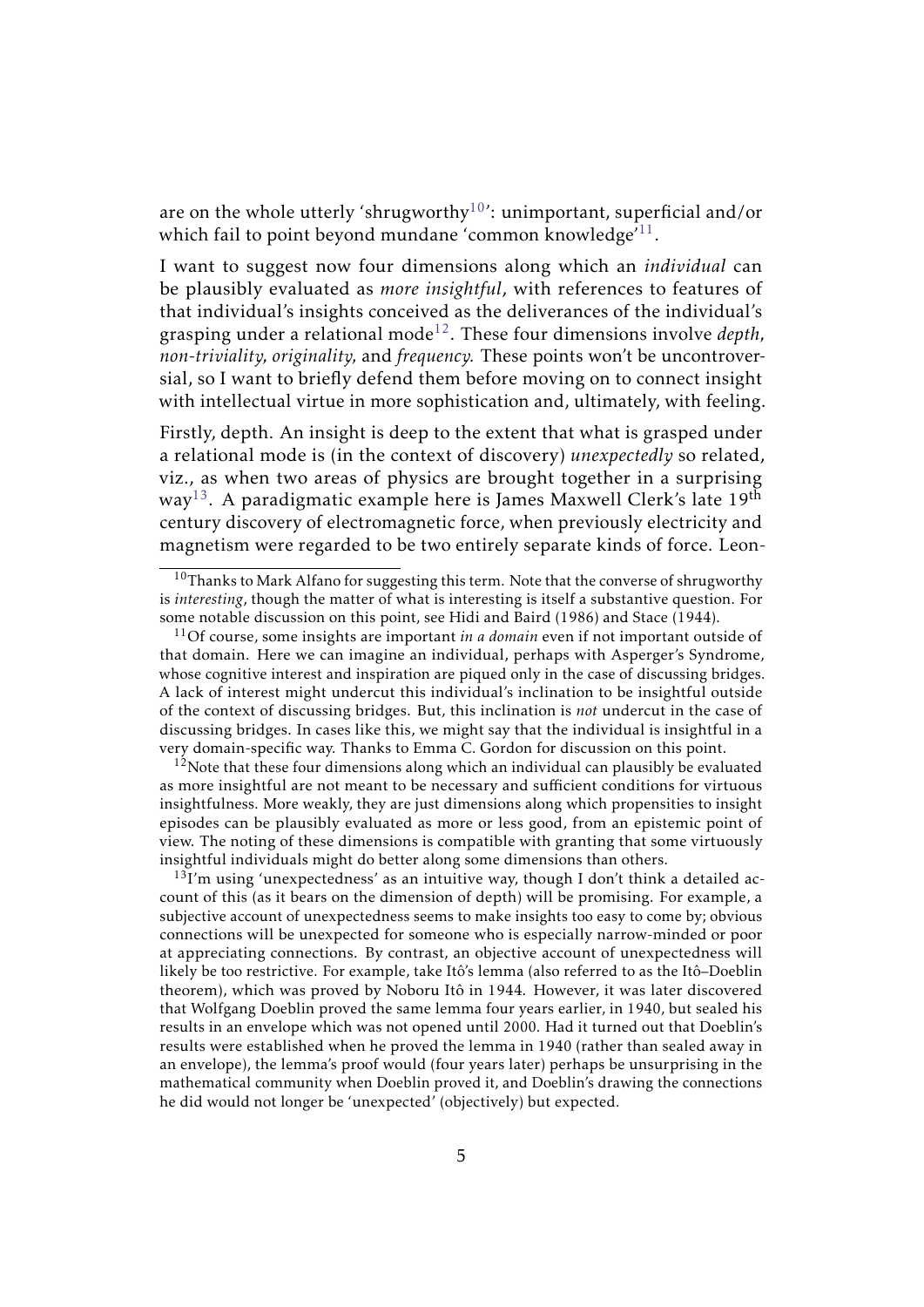hard Euler's famous identity, *e <sup>i</sup><sup>π</sup>* + 1 = 0, which connects five fundamental mathematical constants, is also a classic example of a deep insight, and one that is often referred to as a paragon of mathematical beauty<sup>[14](#page-6-0)</sup>. We are inclined to regard an individual as *more* insightful, the deeper her insights.

Another dimension relevant to insightfulness is *non-triviality.* Even deep insights can be trivial. Take, for example, spurious correlations. One who reads papers daily might suddenly grasp that there is an utterly unexpected strong correlation (over 95% from 1999-2009) between railway train death collisions and barrels of US crude oil imports from Norway<sup>[15](#page-6-1)</sup>, a relationship previously unappreciated. Like Maxwell's discovery of electromagnetic force, one's discovery of this spurious correlation has the trappings of depth. Surely though an individual whose insights are nearly exclusively about spurious correlations<sup>[16](#page-6-2)</sup> (or about unexpected relationships between various patterns of blades of grass) will not be regarded as equally insightful as another individual whose insights are equally deep but also important, or meaningful $^{17}$  $^{17}$  $^{17}$ .

Thirdly, and probably most controversially, *originality* matters; specifically, the originality of the deliverances of one's episodes of insight is a dimension that—at least, if our patterns of attributing insightfulness are a guide relevant to the insightfulness of the individual. If (as a contingent matter of fact) many other individuals have had the same insights as you, this seems to negatively affect our willingness to attribute insightfulness. A corollary of this point is that at least *one* feature (originality) relevant to our

<span id="page-6-0"></span> $14$ For a discussion of the connection between deep insight and mathematical beauty, see Rota (1997).

<span id="page-6-1"></span> $15$ The source for this data is the US Department of Energy and Centers for Disease Control and Prevention.

<span id="page-6-2"></span> $160n$ e might be inclined to think that grasping spurious correlations would give rise to merely 'spurious' (i.e., not genuine) as opposed to genuine but trivial, insight. I think, however, that we must distinguish between two kinds of correlations which fall under the banner of 'spurious correlations', one kind of which gives rise to trivial albeit genuine insights, another which gives rise to spurious or non-genuine insights. In the former case, a correlation is in fact present, and the subject has successfully identified the relevant pattern which happens to be a pattern that lacks any deep explanation—viz., a *coincidental correlation*. Compare the grasping of such a coincidental correlation with a different case in which one mistakenly regards oneself as having identified a correlation or pattern when no such pattern is present. The latter is a spurious or non-genuine insight; no actual pattern has been grasped or appreciated; the former case, a trivial albeit genuine insight. Thanks to an anonymous referee at *Episteme* for raising this point.

<span id="page-6-3"></span> $17$ It's doubtful that triviality has an absolute measure, independent of interests. The example I've given above of a spurious correlation is one which that takes for granted actual interests.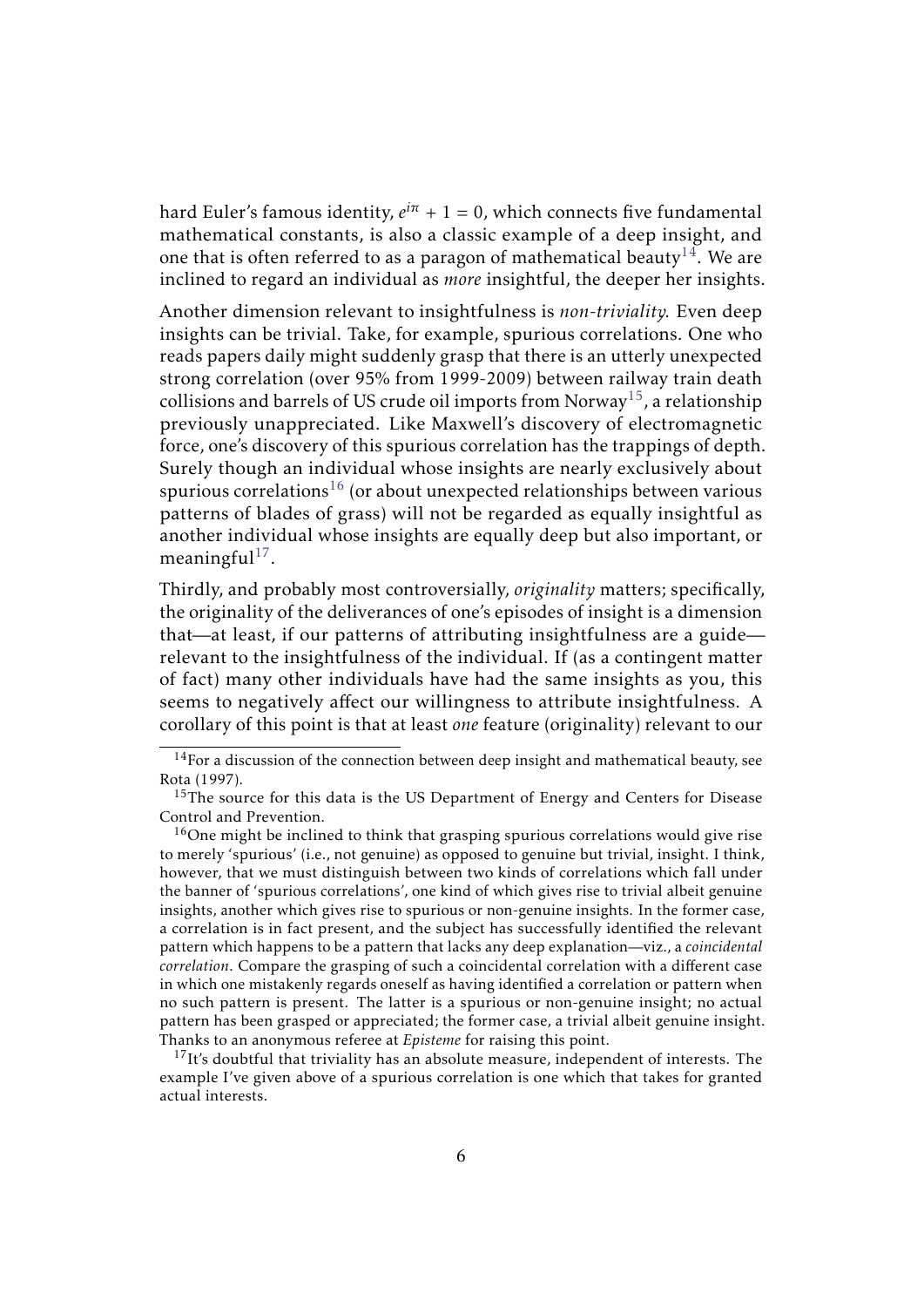judgments of insightfulness is relative; it is a dimension of insightfulness which doesn't have an absolute measure $^{18}$  $^{18}$  $^{18}$ .

Fourthly, frequency. An individual who has many episodes of insight is (defeasibly) more insightful than one with fewer. This claim is compatible with an assessment that an individual A who, has very few insights, is comparatively more insightful than another, B, who has more, provided A's insights are evaluated more highly than B's on the other three dimensions. The point about frequency is just that, all else equal, more insights make one more insightful—in the mundane sense that more generous acts makes one more generous.

## 2. What makes insightfulness an intellectual virtue? A dilemma

The previous section articulated several key marks of *insightfulness*, as a function of the kinds of insights issued by an individual's episodes of insight. This section explores what makes insightfulness, as a character trait, an intellectual virtue, and in doing so, raises a kind of dilemma.

One very natural approach to vindicating insightfulness as an intellectual virtue will be to follow *virtue responsibilism* and offer a motivationalist account of insightfulness as an intellectual virtue (e.g., Battaly 2008; Montmarquet  $1993$  $1993$ <sup>19</sup>. On this account, insightfulness is an intellectual virtue not because of the epistemic value of the insights issued by insightful people, but because of the epistemic value of the characteristic *motivation* of insightful people. Compare here with openmindendeness: Heather Battaly remarks: 'What makes open-mindedness, so construed, an intellectual virtue? What makes it an intellectual, rather than a moral, virtue is its *motivational component*. Even though it need not track the truth, it is

<span id="page-7-0"></span><sup>18</sup>One reason this line will be controversial is that it, in a certain way, might seem *unfair.* To appreciate this point, consider an example: suppose you've got 50 individuals on desert islands, and each generates at the same time, the same deep insight. My suggestion is that we are inclined to regard each as insightful *to a less extent* than we would were the local circumstance different, and each individual's insight were original. Again, though, this point is meant to be an artefact of our normal patterns of attributing insightfulness, which are perhaps not fair (in the sense that it is, along at least one dimension, outside of one's control whether that individual is likely to be regarded as insightful in one's social community).

<span id="page-7-1"></span> $19$ For an alternative kind of motivationalist account, framed in terms of personal worth, see Baehr (2011).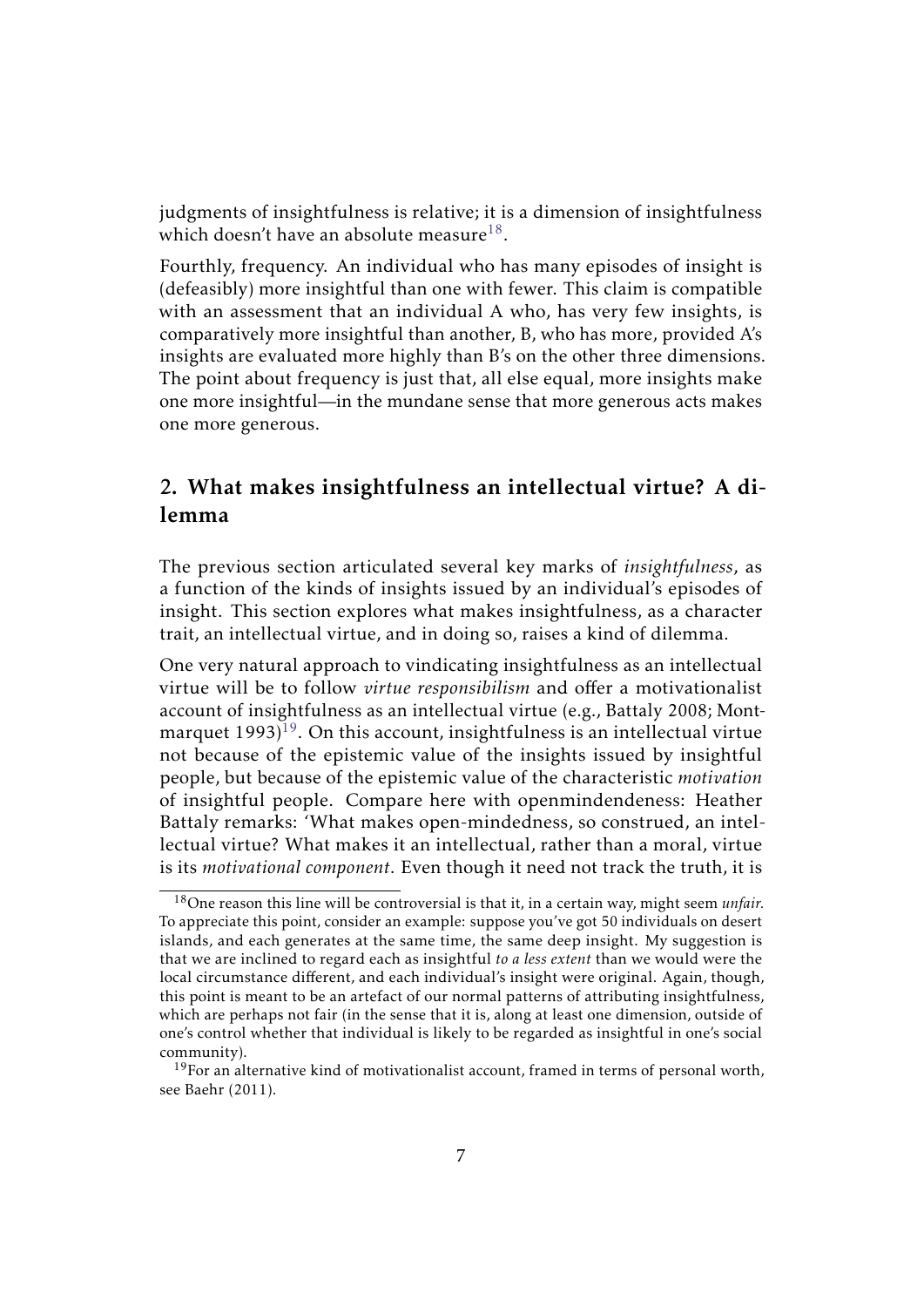#### characterized by a *motivation for truth*[20](#page-8-0).'

Even if motivationalist accounts are plausible in the case of some intellectual character virtues, in the case of insight, however, motivationalist accounts seem to get the wrong result across a range of cases where insightfulness appears to be intellectually virtuous in the presence of intellectually *vicious* motivation<sup>[21](#page-8-1)</sup>. To appreciate this point, just imagine two versions of a case, both of which the agent in question has little care for the truth, for responsible inquiry, lacks curiosity, is intellectually dishonest, etc. Now, in the first version of this case, suppose that over the course of a lifetime, this individual fails to generate any original insights, whereas, in the second version of the case, the individual (holding fixed the vicious motivations) has a range of insights which are original, deep, etc. Two key points: firstly, intuitively, *despite* whatever vices the individual in the second case has, she also appears to possess one kind of intellectual *virtue* which the agent in the former case lacks<sup>[22](#page-8-2)</sup>. Even more, it's hard to see how the agent in the second case's vicious motivation actual detracts in any from the epistemic goodness of her insightfulness. If this is right, though, then to the extent that insightfulness is an intellectual virtue, this isn't going to be accounted

<span id="page-8-0"></span><sup>20</sup>See however Carter *&* Gordon (2014) for some criticism of both virtue responsibilist and reliabilist attempts to account for openmindedness as a virtue in terms of a connection with truth.

<span id="page-8-1"></span> $21A$  further potential problem for a responsibilist vindication of insightfulness as an intellectual virtue is that episodes of insight do not seem to be cognitive performances, even under a wide reading, which the agent is responsible for bringing about; rather, they *happen to one* (often, when one is thinking of something else entirely, i.e., see Segal (2004) on incubation).

<span id="page-8-2"></span> $22A$  virtue responsibilist might be inclined to insist that the above example confuses intellectual virtue with a mere knack, skill or gift. The individual who despite lacking a motivation for truth reliably generates deep insights clearly has a kind of skill or gift—viz., perhaps a fine-grained skill that permits this individual to spot connections or patterns with ease, which in turn facilitates the kind of grasping that is characteristic of insight. However, this concession is compatible with ascribing to such an individual the quality of insightfulness despite the underlying lack of interest in the truth. The responsibilist who wishes to maintain that the case in question features mere skill would presumably require a story for how possessing the right motivations would raise the skill to the level of virtue in other circumstances. The responsibilist could well have such a story, though the intuition this case pair is meant to elicit is that such a story wouldn't be a straightforward one; at least, the example is meant to reveal a peculiarity about insight, in so far as it cannot be accounted for within a responsibilist model as elegantly as other kinds of character virtues. Thanks to an anonymous referee at *Episteme* for requesting clarification on this point.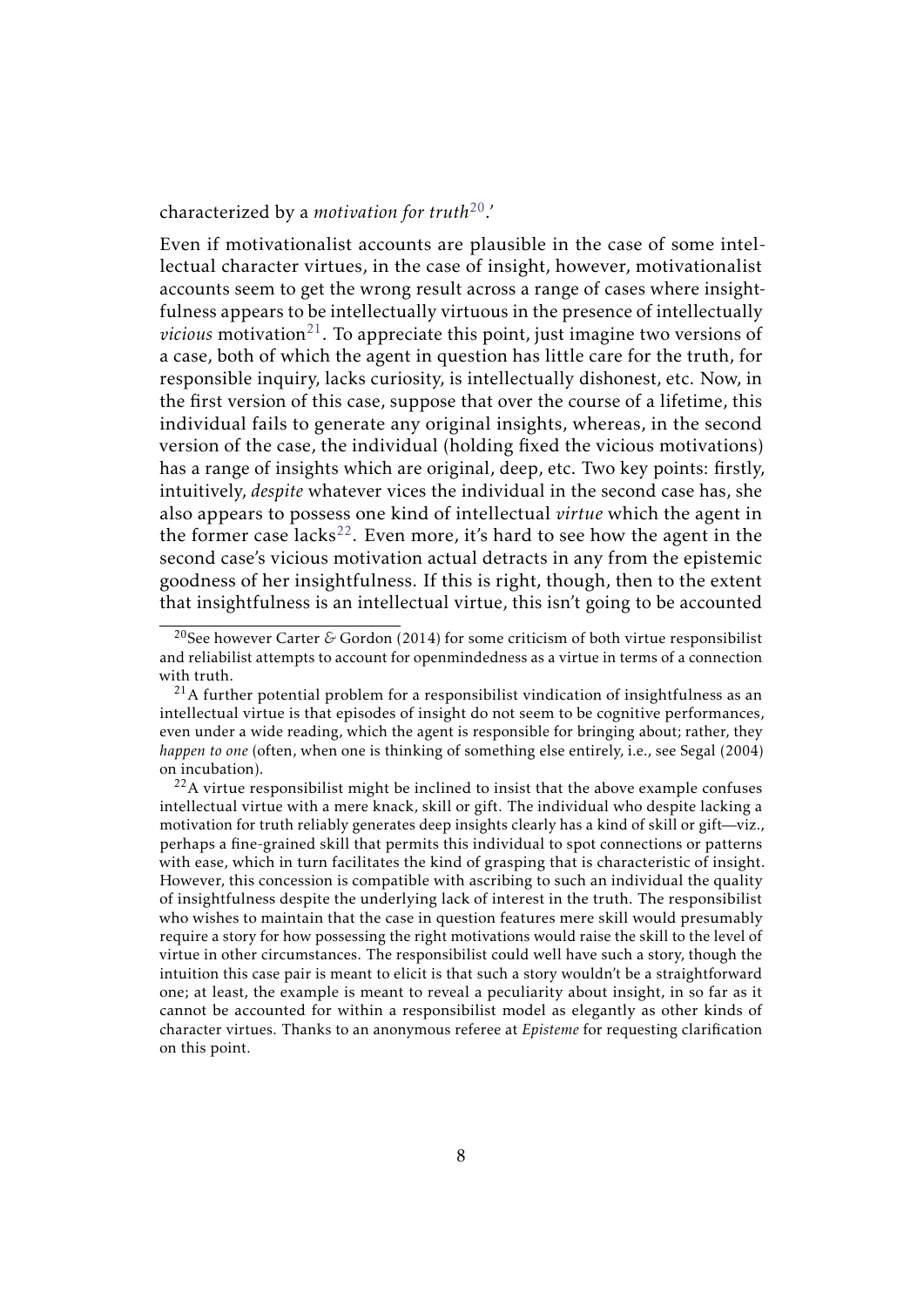for from within the motivationalist model<sup>[23](#page-9-0)</sup>.

A rival paradigm for accounting for what makes a trait an intellectual virtue is *virtue reliabilism* (Greco 1999; 2003; 2010a; 2012; Sosa 1991; 2009; 2011), according to which what accounts for why a given trait is an intellectual virtue is its propensity to deliver true beliefs and avoid error. On this model, to the extent that insightfulness is an intellectual virtue, it will be in virtue of insightfulness's reliability in issuing true beliefs.

This view also quickly runs into a jam. Take as a starting point Mark Alfano's (2012, 246) remark that 'If someone has an original insight even once a week, that might qualify her as insightful'. This seems about right. Consider Elon Musk, who has invented PayPal, Tesla Motors, SpaceX, and holds many patents. Musk might very well have an original insight per week, and even if he has several 'false positives' which he scraps each week<sup>[24](#page-9-1)</sup>, this intuitively doesn't seem to undermine our willingness to regard him as (very) insightful nonetheless. Put another way: on the supposition that Musk has an original insight each week, that very plausibly *suffices* for his being virtuously insightful, the point intimated by Alfano's observation; we needn't (for instance) inquire further about his track record. This latter point is however at tension with the virtue reliabilist account of what makes a trait an intellectual virtue; the virtue reliabilist fails to account for why insightfulness, qua intellectual virtue, shouldn't be approached through the lens of a batting average.

#### 3. Insight problem solving, feeling and virtue

A tempting knee-jerk conclusion to draw is that if insightfulness can't be accounted for as an intellectual virtue on either a motivationalist or reliabilist model—that is, with reference to characteristic motivation or propensity to issue true beliefs—then it's simply not a *bona fide* intellectual

<span id="page-9-0"></span><sup>23</sup>As Mark Alfano has pointed out to me, a similar point cam be made with reference to what Nietzsche called 'abysmal insights', insights which Nietzsche regarded as painful and unwanted, into to the depths of the pettiness and contemptibility of the human soul.

<span id="page-9-1"></span><sup>24</sup>False positives could involve cases where one merely *thinks* that one has grasped some connection under a relational mode but in fact has not done so. For example, I might have an 'insight' to the effect that a particular suspect is guilty, when the suspect is innocent. Or, even if the suspect really is guilty, I might merely *think* I've grasped this, when actually my regarding the suspect as guilty is the result of an undetected bias. Note that on some non-factive views of insight, these 'false positives' count as genuine insights, provided they aid to render my world more *intelligible*. This is a view that has been advanced by Wayne Riggs (2004).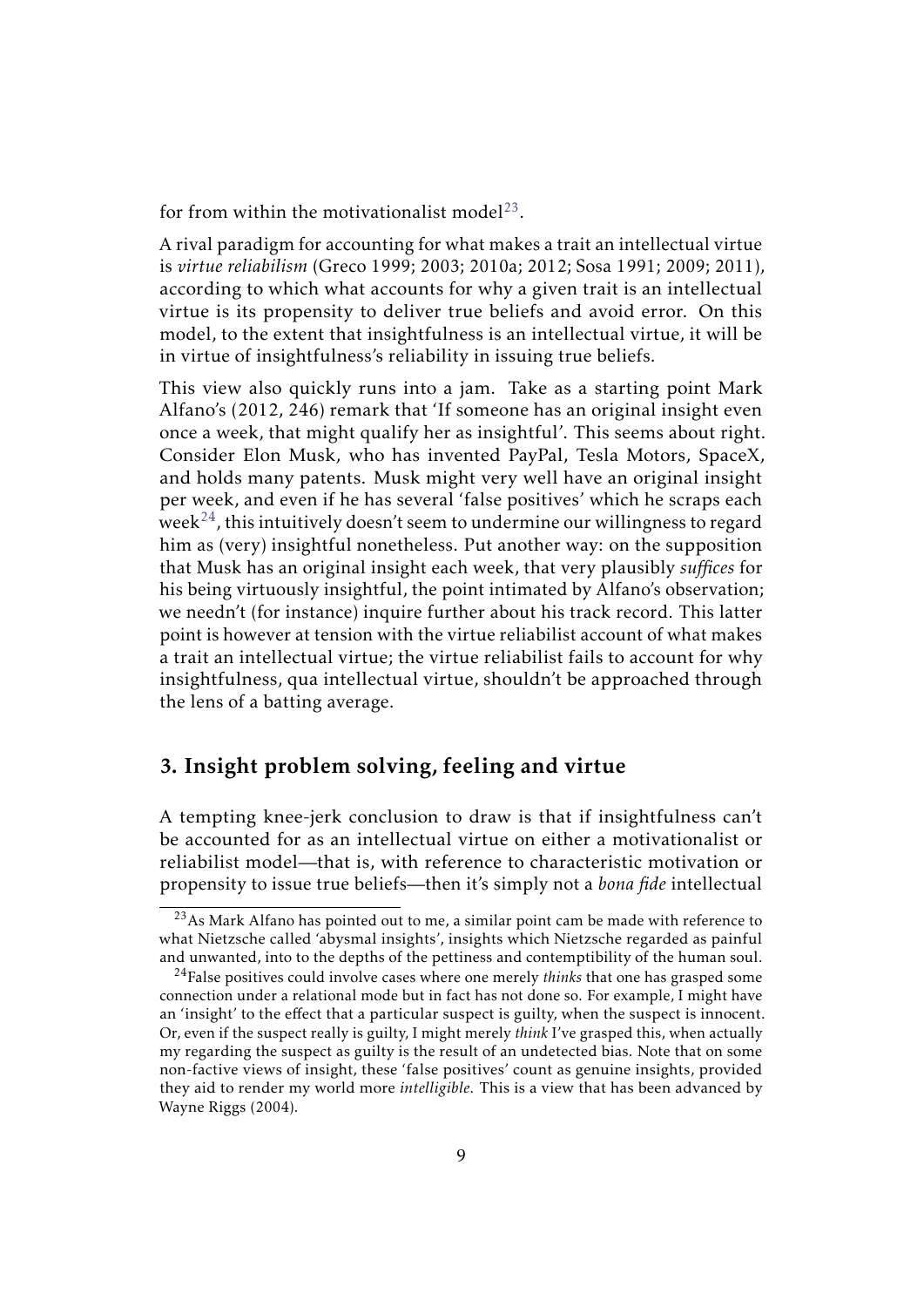virtue. This would be far too quick. In this section and the next, I want to show how insightfulness can be vindicated as an intellectual virtue, in a way that draws from both virtue epistemology as well as empirical psychology.

To this end, it will be helpful to begin by reviewing some empirical work on *insight problem solving* in psychology. Consider the following classic insight problem: the 'nine-dot problem' (e.g., Chronicle, Ormerod, and MacGregor 2001; Kershaw and Ohlsson 2004), according to which one is instructed to connect all nine of the dots below, using just four straight lines, but without lifting one's pencil/pen from the paper. (Try this, though don't look yet at the solution below<sup>[25](#page-10-0)</sup>).



Figure 1: The nine-dot problem

There is a certain phenomenology common to the discovery of solutions to insight tasks such as the one above (e.g., Sternberg and Davidson 1995; Metcalfe and Wiebe 1987). For instance, once the participant realises that the lines can go beyond the square that is formed by the nine dots, there is with this (and the discovery of other insight problem solutions) a kind of 'aha' experience.



Figure 2: Solution

One aspect distinctive of episodes of insight is that the 'aha' experience

<span id="page-10-0"></span><sup>&</sup>lt;sup>25</sup>While apprehending a solution to the nine-dot problem is not something we'd regard as a *deep* or especially interesting insight, it is on my view at least an insight nonetheless, and so of the sort the psychological structure of which is instructive (as insight problems of this sort have been well studied).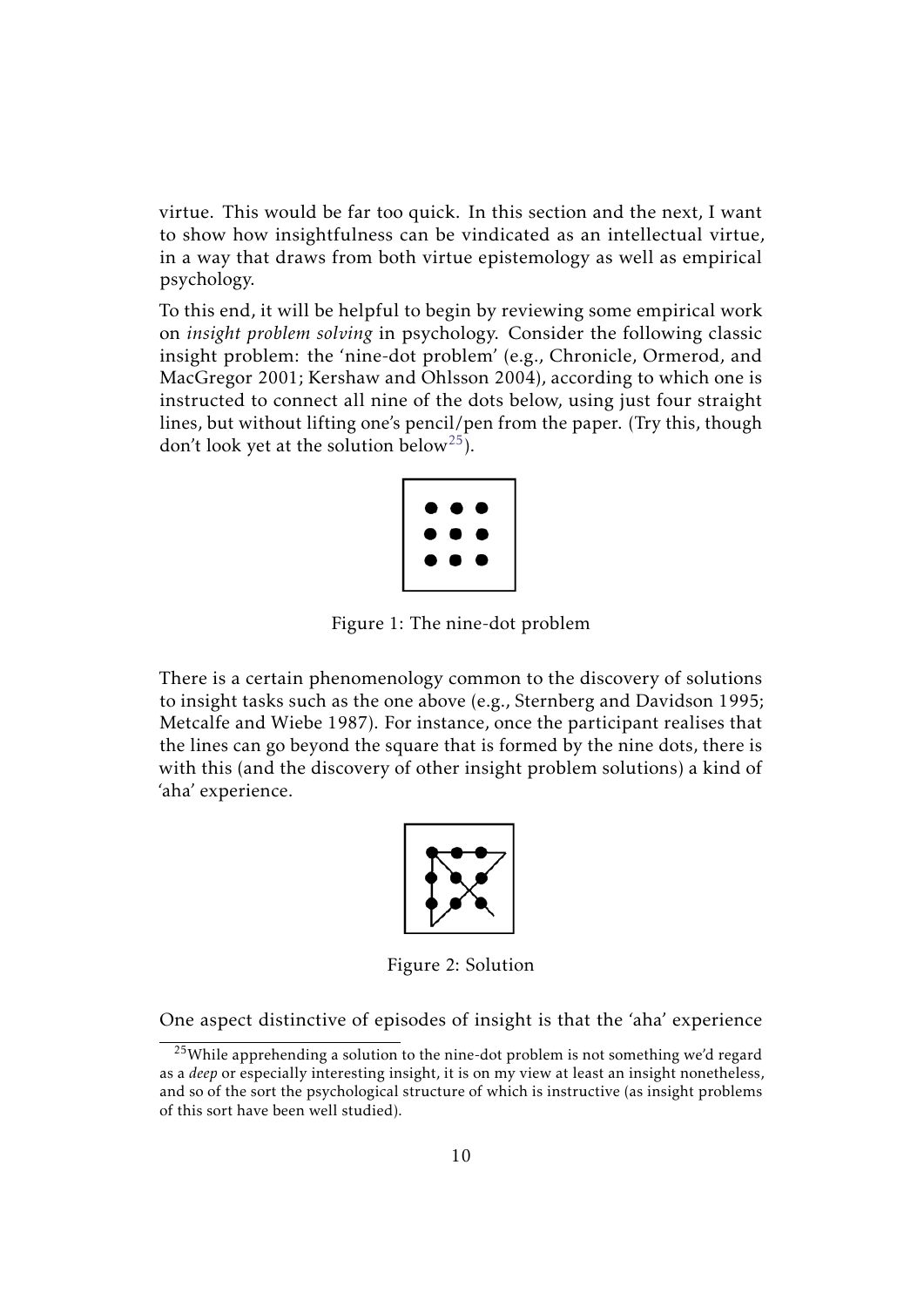is not gradual, but sudden. For instance, in a study by Janet Metcalfe and David Wiebe (1987), participants completed classic insight problems along with 'non-insight' problems (i.e., such as problems where one must simply apply an algebra rule). In each case, participants recorded 'patternsof-warmth' ratings, which reflect the subjects' feelings of approaching a solution. Patterns-of-warmth ratings differed significantly in the case of insight versus non-insight tasks. As they found 'Algebra problems and noninsight problems showed a more incremental pattern over the course of solving than did insight problems ... the phenomenology of insight-problem solution was characterized by a sudden, unforeseen flash of illumination<sup>'[26](#page-11-0)</sup>.

Secondly, a key feature of the psychology of insight is termed *incubation*, where a break in attention to the task at hand can effectively facilitate the solution process (e.g., Dodds, Ward, and Smith 2003; Hélie and Sun 2010), though the mechanisms by which this occurs are debated<sup>[27](#page-11-1)</sup>. In a study by Eliaz Segal (2004), insight tasks were completed more effectively by individuals who took a break after reaching a self-reported 'impasse' than did those who did not.

Thirdly, there is some neuroscientific evidence that the kind of 'aha' experiences associated with participants attaining solutions to insight tasks correspond with different neural states in the case of insight versus non-insight tasks. As Jung-Beeman et al. (2004) note, the right anterior temporal area is associated with making connections across distantly related information during comprehension; and, further, FMRIs in their 2004 study revealed 'increased neural activity in the right hemisphere anterior superior temporal gyrus in the case of individuals gaining solutions to insight relative to noninsight tasks' (Jung-Beeman et al. 2004).

These empirical features of insight solutions, as reported in cases of classic insight problems in psychology, suggest a picture on which (i) episodes of insight are typically (ii) preceded by incubation; (iii) are characterised by a distinctive phenomenology (i.e., feelings of approaching an answer which differ from non-insight cases) and neurophysiology (relative to non-insight solutions); and that the distinctive phenomenology or 'aha' experience is both (iv) sudden and (v) unforeseen.

Note firstly, that this picture aligns well with the account offered by Yit-

<span id="page-11-1"></span><span id="page-11-0"></span><sup>26</sup>(Metcalfe and Wiebe 1987, 238).

 $^{27}$ As Segal (2004) has proposed, the mechanism function of the incubation period is best understood as simply diverting the solver's releasing her mind from the grip of a false organizing assumption.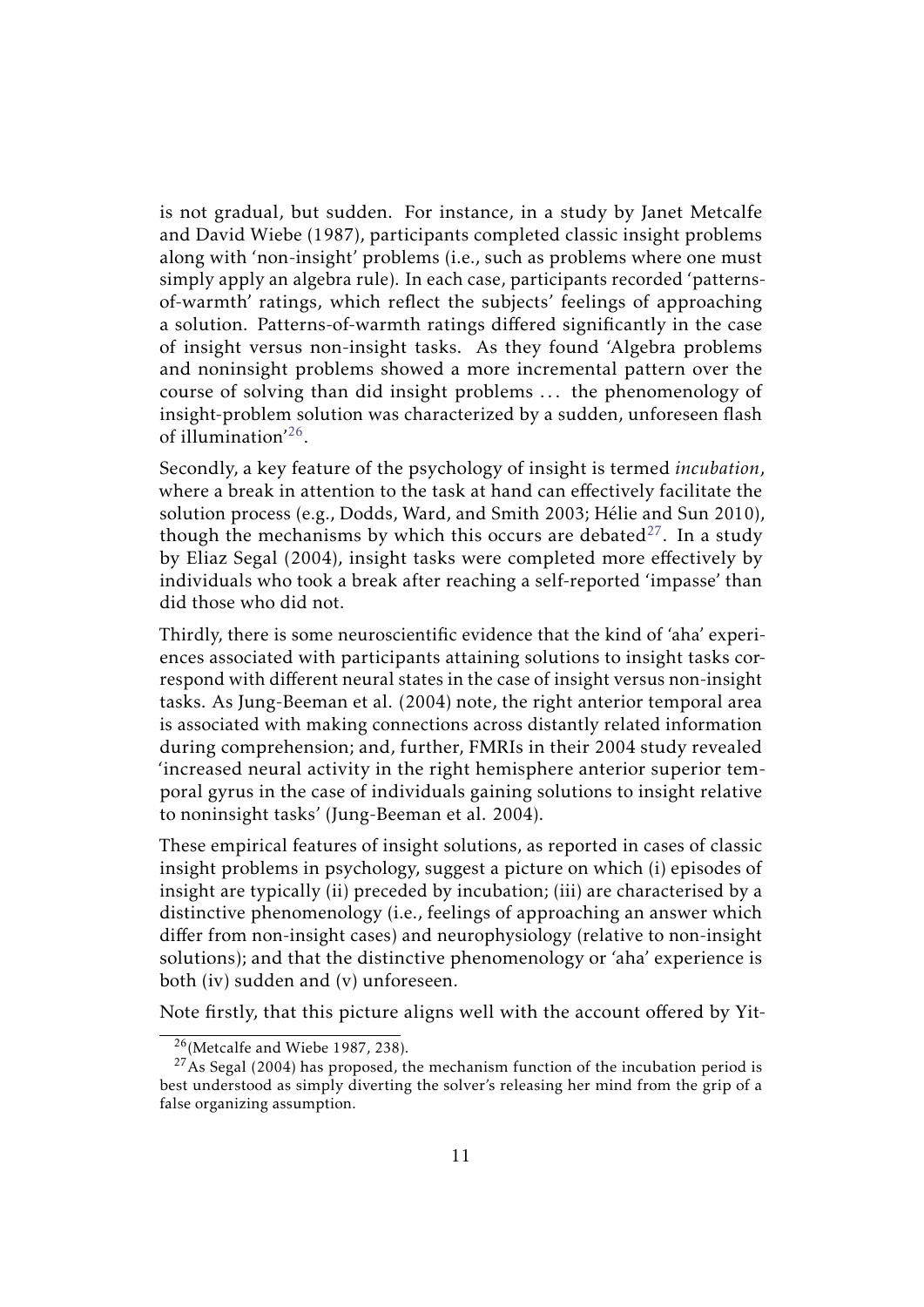ang Zhang of his own experience. Zhang's incubation period (when his attention was diverted from the bounded gaps conjecture and focused on the deer in the yard) was suddenly interrupted by a realisation that he described as 'immediate' and 'something special'.

I want to now (perhaps unsurprisingly) suggest that a satisfactory account of what makes insightfulness an intellectual virtue should make *some* essential reference to how is that what is *distinctive* of episodes of insight— i.e., namely, the kinds of 'eureka<sup>[28](#page-12-0)</sup>' moments which typically are preceded by incubation—are connected in some way to our epistemic ends or goals. But, in order to make this argument, however, I shall present an objection to the strategy just outlined; the account of insightfulness as a virtue I want to defend emerges as a response to the anticipated objection.

The objection to accounting for what makes insightfulness an intellectual virtue, *in terms of* how the psychology of insight is connected to some epistemic end (i.e., truth) is that such an account will face what we can call (for lack of a better term) the 'bunny problem'. Consider that rabbits' haretrigger instinct to flee from danger—an instinct which often saves their lives when predators are near—is nonetheless very unreliable at detecting danger, even when working normally in an environment suited to its function<sup>[29](#page-12-1)</sup>. Their 'danger' detectors generate mostly (around 90%) false positives, which is why when a bunny's 'sense of danger' is triggered, this is nearly always in the absence of genuine danger. Of course, having an overprimed disposition to flee is evolutionarily advantageous for bunnies, and this is so even though the sense of danger detector is woefully unreliable at distinguishing genuine danger from 'false' danger<sup>[30](#page-12-2)</sup>. In short, the bunny's sense of danger doesn't discriminate danger from non-danger.

Unfortunately for us, though, the key psychological features associated with insight are triggered in cases of *correct* insights (i.e., where one's grasping under a relational mode is apt, and generates some epistemically valuable 'cognitive contact with reality') but also in cases of *incorrect* insights (i.e., where one sees an unexpected connection, rendering a body of information or task intelligible, but which is *not* accurate), as when

<span id="page-12-0"></span><sup>28</sup>I am, in this paper, using 'Aha' and 'eureka' experiences interchangeably, which is following precedent in this literature. I do this with some reservation, though, as 'eureka' seems to capture experiences that belong to a narrow class of insights with special practical importance to the agent, whereas 'Aha' seems germane to a broader class of insight experiences.

<span id="page-12-2"></span><span id="page-12-1"></span> $^{29}$ I borrow this example from Peter J. Graham.

 $30$ Compare with D. Kelly's (2011) remarks about the untrustworthiness of feelings of disgust, given the propensity of such feelings to issue false positives.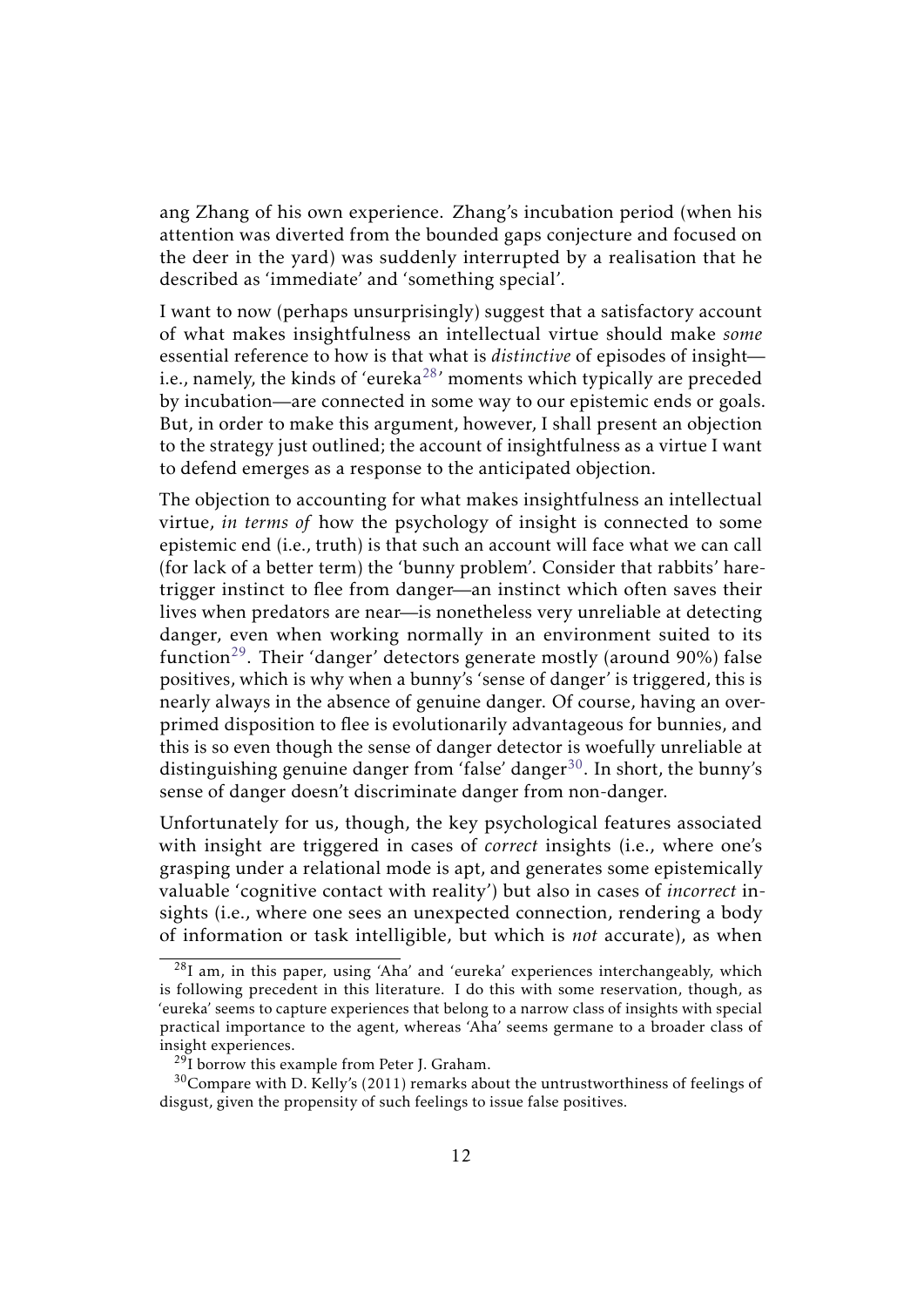we pre-emptively celebrate an 'insight' (i.e., 'Aha, it's the butler... wait, nevermind<sup> $31$ </sup>.) This is why, as Stephen Grimm (2010) notes, from the *inside*, genuine (factive) understanding feels indistinguishable from what he calls *subjective understanding* which is merely a grasp of how specific propositions interlink, and which does not depend on their truth but rather on their forming a coherent or intelligible picture<sup>[32](#page-13-1)</sup>. Coherent pictures of course, can depart dramatically with how things actually stand and thus be of scant *epistemic* value.

## 4. Insightfulness as a virtue, redux

Compare Yitang Zhang with British Mathematician Andrew Wiles, who believed, in 1993, that he'd proven Fermat's Last Theorem, which states that no positive integers *a*, *b*, and *c* can satisfy the equation  $a^n + b^n = c^n$  for any integer *n* such that  $n > 2$ . This is harder than it looks<sup>[33](#page-13-2)</sup>; no one had proven it in the more than 350 years since it was first proposed, though many had tried.

Wiles' announcement in 1993 followed an insight he described as 'beautiful ... I was electrified. I knew that moment the course of my life was changing<sup>[34](#page-13-3)</sup>'. But Wiles had overlooked a gap in his proof. After his series of lectures in Cambridge, he began receiving e-mails from a reviewer, Princeton's Nick Katz, with questions about the details of the proof. Most of

<span id="page-13-0"></span> $31$ There might be different kinds of botched insights, some more epistemically valuable than others. The kind of botched insight I'm interested in (as illustrated by the examples I use), by contrast with paradigmatic apt insights, are ones in which the agent, suitably informed, appreciates the error from within her epistemic framework. Wiles, for instance, working from within his own understanding of mathematics, made a mistake he could himself later appreciate. Compare this however with a very different sort of botched grasping, one that we might be inclined to regard as epistemically defective, but which the agent herself would not, from within the standards of evaluation of her own framework. For instance, compare the defectiveness of Ptolemy's insights, in the *Amalgest.* They served the aim of rendering Ptolemy's world picture intelligible (even if not accurate), and were not defective *from within* his own model. There is a sense in which Wiles' grasping (from 1993, not 1994) is thus botched in a different way than was Ptolemy's. For those who are inclined to release a grip on metaepistemological absolutism (e.g. Boghossian (2006)), it will look as though the latter kind of 'botched' grasping is not botched as all, even if the former is. Thanks to Modesto Gómez Alonso for stimulating discussion on this point.

<span id="page-13-2"></span><span id="page-13-1"></span> $32$ For discussion on this point, see Gordon (2016).

 $33$ The proof, which Wiles eventually correctly put forward in 1995, was so complicated, and drew from so many different areas of mathematics, that only a few mathematicians were capable of verifying it at the time. See Singh (1997) for an overview.

<span id="page-13-3"></span><sup>34</sup>https://plus.maths.org/content/fermats-last-theorem-and-andrew-wiles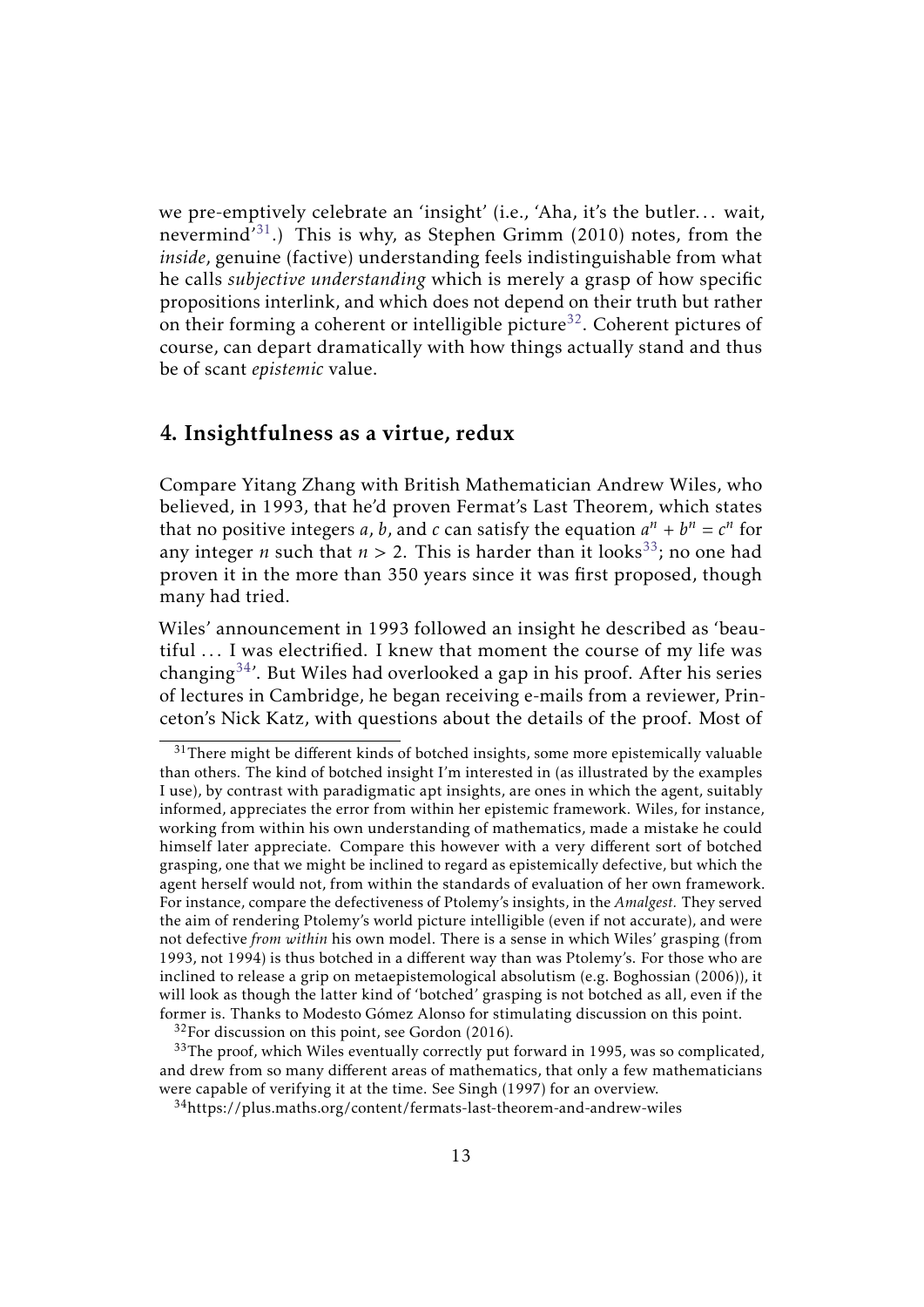Katz's questions, Wiles could answer, but one of the questions revealed what he appreciated as a serious problem<sup>[35](#page-14-0)</sup>. By 1994, Wiles was on the brink of giving up, when he was finally able to patch the gap, and prove Fermat's Last Theorem successfully, in 1995.

Wiles' remarkable felt experience in 1993, which he took to be beautiful, was in an important respect defective, a kind of botched grasping (even if a highly skilled botched grasping)<sup>[36](#page-14-1)</sup>. In order to give a plausible an account of what makes insightfulness an intellectual virtue in terms of how the psychological features of insight are connected to some epistemic end (i.e., truth, understanding, etc.) it is necessary to discriminate between the kinds of 'eureka' feelings which typically follow incubation in cases of *correct* insight (i.e., Zhang's in 2012 and Wiles' in 1994) from the subjectively indistinguishable 'eureka' feelings which follow incubation in cases of *mistaken* insights (i.e. Wiles in 1993).

I want to now suggest how such an account of insightfulness as an intellectual virtue might do exactly this. The model I want to suggest connects virtue and feeling in two different directions: from preparation and incubation to feeling, and from feeling to judgment or verification. The model I suggest draws from the basic 'four stage' model of creative problem solving as originally introduced in Graham Wallas' (1926) seminal text in the philosophy of creativity *The Art of Thought.* On Wallas' view, the feeling of illumination is (in the case of creative problem solving) best appreciated as the third step in a four-step creative process anteceded by (i) preparation and (ii) incubation and followed by what Wallas calls (iv) verification. What I want to suggest, in a nutshell (which I will flesh out), is that the virtuously insightful individual is skilled at *bringing about* (even if not directly or intentionally) 'eureka'/illumination experiences specifically by excelling in the anteceding stages of preparation and incubation, and further, is skilled in a very specific way which I'll explain, at moving *from* these felt experiences to judgment or verification, where the aim of the final stage is truth (or more broadly, understanding). For ease of reference, call the first stage the *cultivation stage of virtuous insight* and the second the

<span id="page-14-0"></span><sup>&</sup>lt;sup>35</sup>The problem was a very subtle and technical one. According to biographer Singh (1997, 405-06), Wiles described the magnitude of the problem as follows: 'It was an error in a crucial part of the argument involving the Kolyvagin–Flach method, but it was something so subtle that I'd missed it completely until that point. The error is so abstract that it can't really be described in simple terms. Even explaining it to a mathematician would require the mathematician to spend two or three months studying that part of the manuscript in great detail'.

<span id="page-14-1"></span> $36$ Of course, Wiles' grasping was not without some epistemic value. See fn. 31 for discussion of varieties of botched grasping.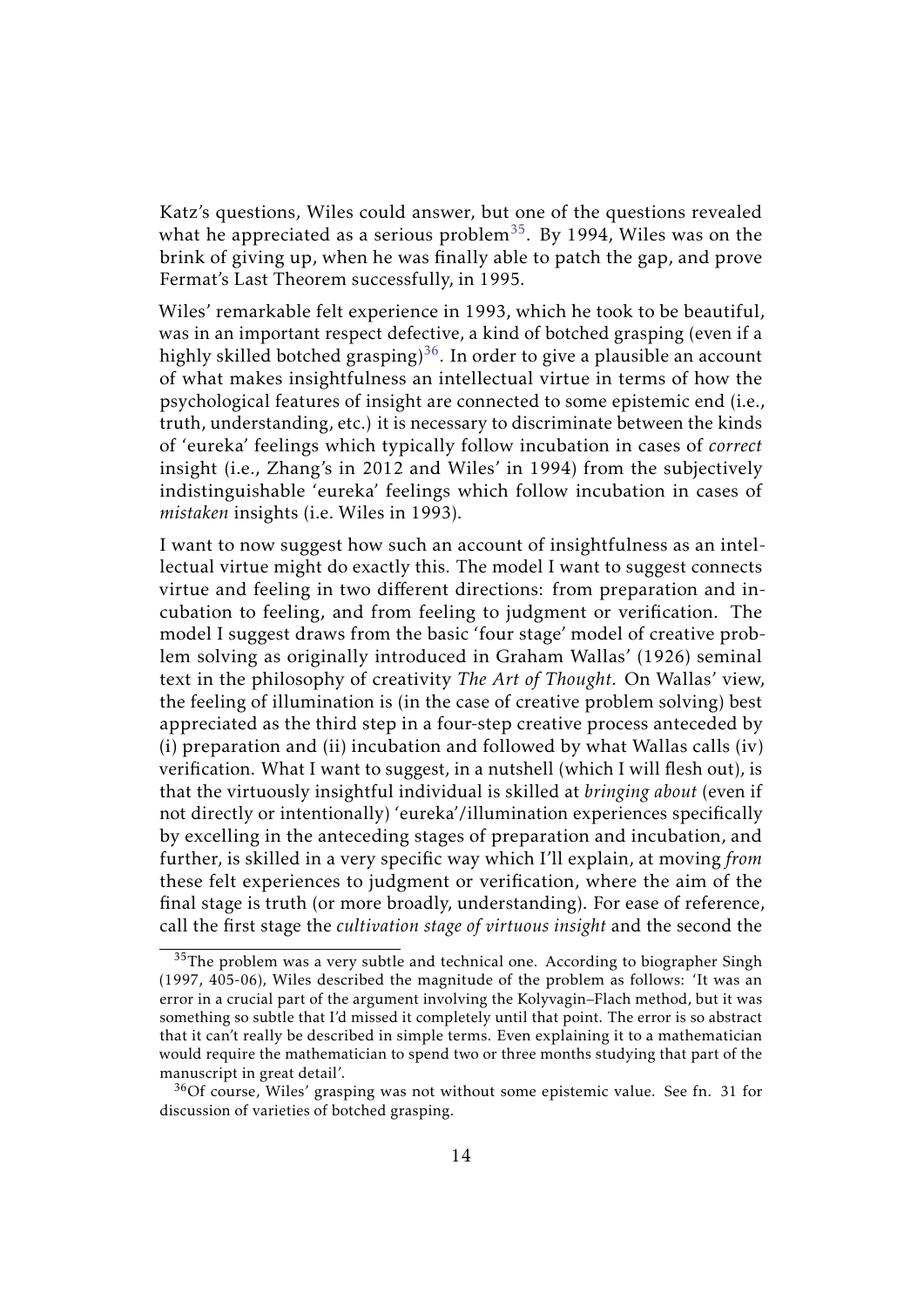*management stage of virtuous insight.*

#### 4.1. Cultivation stage of virtuous insight

An initial worry is that despite what Zhang did in the previous stages, it was a matter of fortune that he had the insight he did when staring at the deer, thinking of something else entirely, and not even at that moment *trying* to solve any problem. The underlying intuition here is that it was in a straightforward sense out of his *control* that he had the illuminating experience he did. And if it's out of his control, then it can't be explained by any virtue of Zhang's at the preparation and incubation stage, but rather, by luck<sup>[37](#page-15-0)</sup>. Or so this line of worry goes.

Here, an analogy from the literature on unreliable achievements will be helpful. Consider, for example, *artistic achievements.* To borrow an example I've advanced in previous work<sup>[38](#page-15-1)</sup>, an artist for instance might produce her signature pottery by using methods that very often produce cracked and broken failures. In order to produce a new and successful work, she may, in ordinary circumstances instance, have to make several attempts. 'It may be that ordinarily, her ways of making pottery are *unsafe*. Nevertheless, we would not, for this reason, hesitate to say that her successful works are, in many cases, *artistic achievements*' and in doing so credit her success in the main to her ability. A similar intuition holds in the case of athletic achievements. As John Greco (2012) remarks:

[...] different abilities require different degrees of reliability. Thus Kobe Bryant is a great free-throw shooter because he is successful around 85% of the time. Jeter is a great hitter because he is successful around 30% of the time (2012, 17).

<span id="page-15-0"></span> $37$ This line has two kinds of sources of support. Firstly, prior to John Greco's (2012) more recent articulation of virtue epistemology, Greco (2008; 2010b) offered a *contrastive* account of the relationship between a success's dependence on ability as opposed to luck. In particular, Greco's view was that if a success is not saliently explained by ability, then it's lucky. To the extent that we're not inclined to regard instances of insight as saliently explained by skill (given their being not subject to direct control) we might be led to regard the success as lucky. Secondly, the above line receives direct support from what is now a minority view in the philosophy of luck in epistemology, in particular, *lack of control accounts* (Zimmerman 1987; Riggs 2009) according to which successes our lucky provided they are relevantly out of the subject's control. Cf., Pritchard (2005) for a detailed discussion and an alternative modal model.

<span id="page-15-1"></span><sup>38</sup>See Carter, Jarvis *&* Rubin (2015).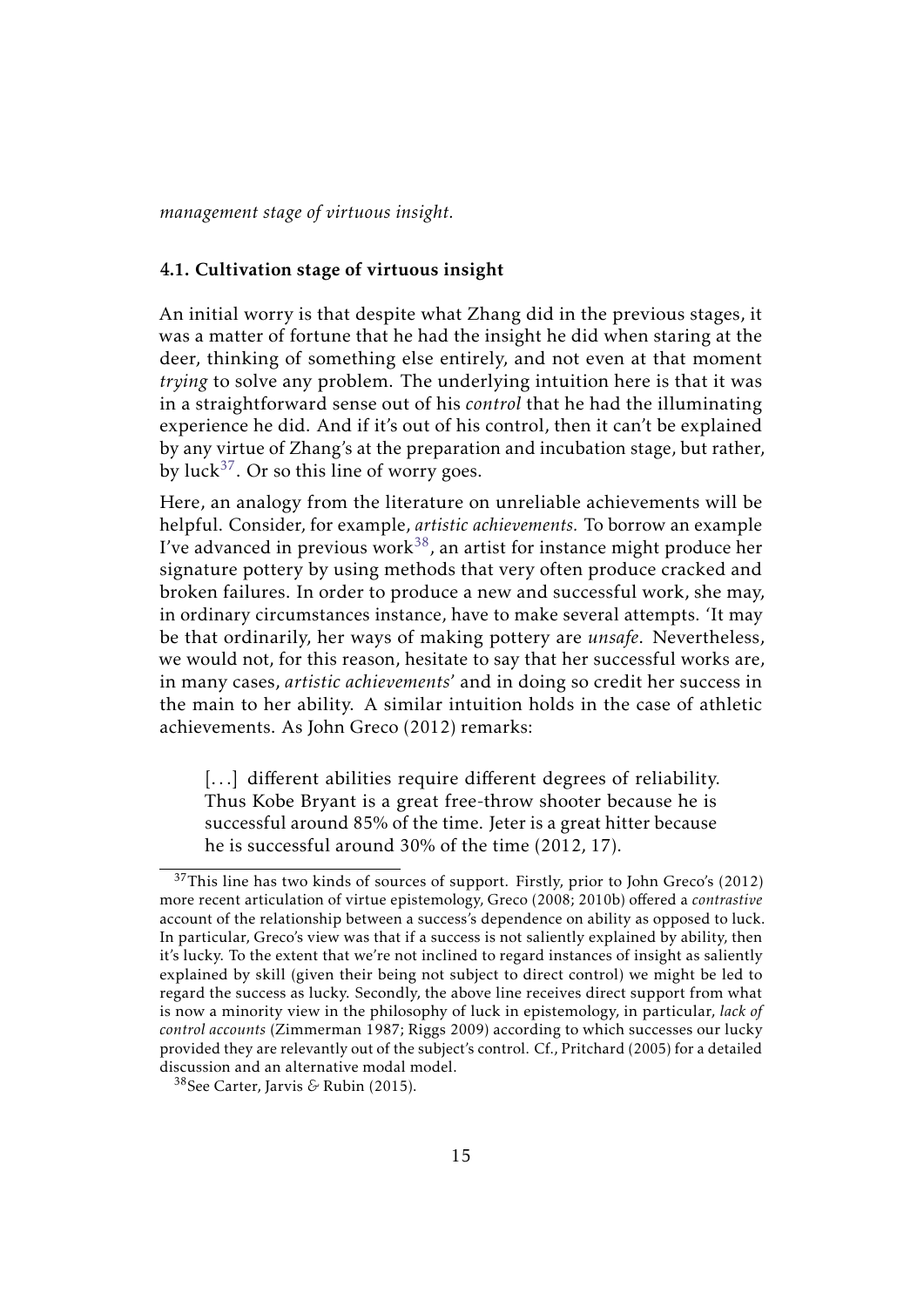Even if the artist's successful pot and Jeter's hit are unsafe—viz., they don't occur in most nearby worlds where we hold fixed the initial conditions—we nonetheless credit the success to the ability, even if it is not an ability to intentionally bring about the outcome at will more often than not.

To the extent that the successful potter and Derek Jeter's respective successes are due to their abilities, it is because, in light of their dispositions, they do much better than the *mean* in attaining success. For instance, it is because of Jeter's practice and form that he hits above the mean, even though he can't directly bring about it that he gets a hit. Likewise, I want to suggest, even though it was beyond Zhang's control to bring about his being struck with the 'eureka' experience he had, his being so struck is in an important respect creditable to his skills at the anteceding *preparation* and *incubation* stages, and that this point holds more generally.

Firstly, regarding the incubation stage. While Browne and Cruse (1988) have reported some effect of choosing relaxing (over other forms of) activity during incubation, several other studies have suggested that activity choice during incubation makes little difference (e.g., Dodds, Ward, and Smith 2003; Olton and Johnson 1976).

Preparation however is different. Skill at the preparation stage can, in one obvious sense, come as a result of manifesting one's *other* task-relevant intellectual virtues, i.e., by being intellectually tenacious, intellectually courageous, intellectually openminded, etc. in ways that bear on the prob-lem task<sup>[39](#page-16-0)</sup>. This should not be surprising, and is clearly the case in our pet examples of Zhang, and also Wiles, each of whom worked tirelessly

<span id="page-16-0"></span><sup>39</sup>One might object that it is somehow illicit to advert to other intellectual virtues in the service of explicating a different virtue. Perhaps, as this line of worry goes, doing so (in order to explicate the cultivation stage of virtuous insightfulness) undermines the case for thinking that insightfulness is a *distinct* virtue, but rather, that it simply 'reduces' in some way to other more basic intellectual virtues. I think a useful analogy to consider, in replying to this objection, is the famous Reid/Hume divide between anti-reductivists and reductivists in the epistemology of testimony. Is testimony itself distinctive as an epistemic *source*, or does it reduce to more basic sources? If the latter, then testimony is simply different from memory, perception and other basic epistemic sources. I'm entirely open to the thought that insightfulness be understood, as Humean reductivists think of testimony, along the lines of a 'derivative' intellectual virtue, in so far as the explication I'm offering for what makes an individual virtuously insightful makes needed recourse to the exercise of other intellectual virtues. However, even embracing this kind of Humean interpretation needn't involve denying that insightfulness is an intellectual virtue *at all.* In order to make that case, one must argue that it is criterial of any bona fide virtue that it's explication make reference to no other virtue. This would be a very strong criterion. (After all, both Plato and Aristotle have in different ways regarded the virtues as unified).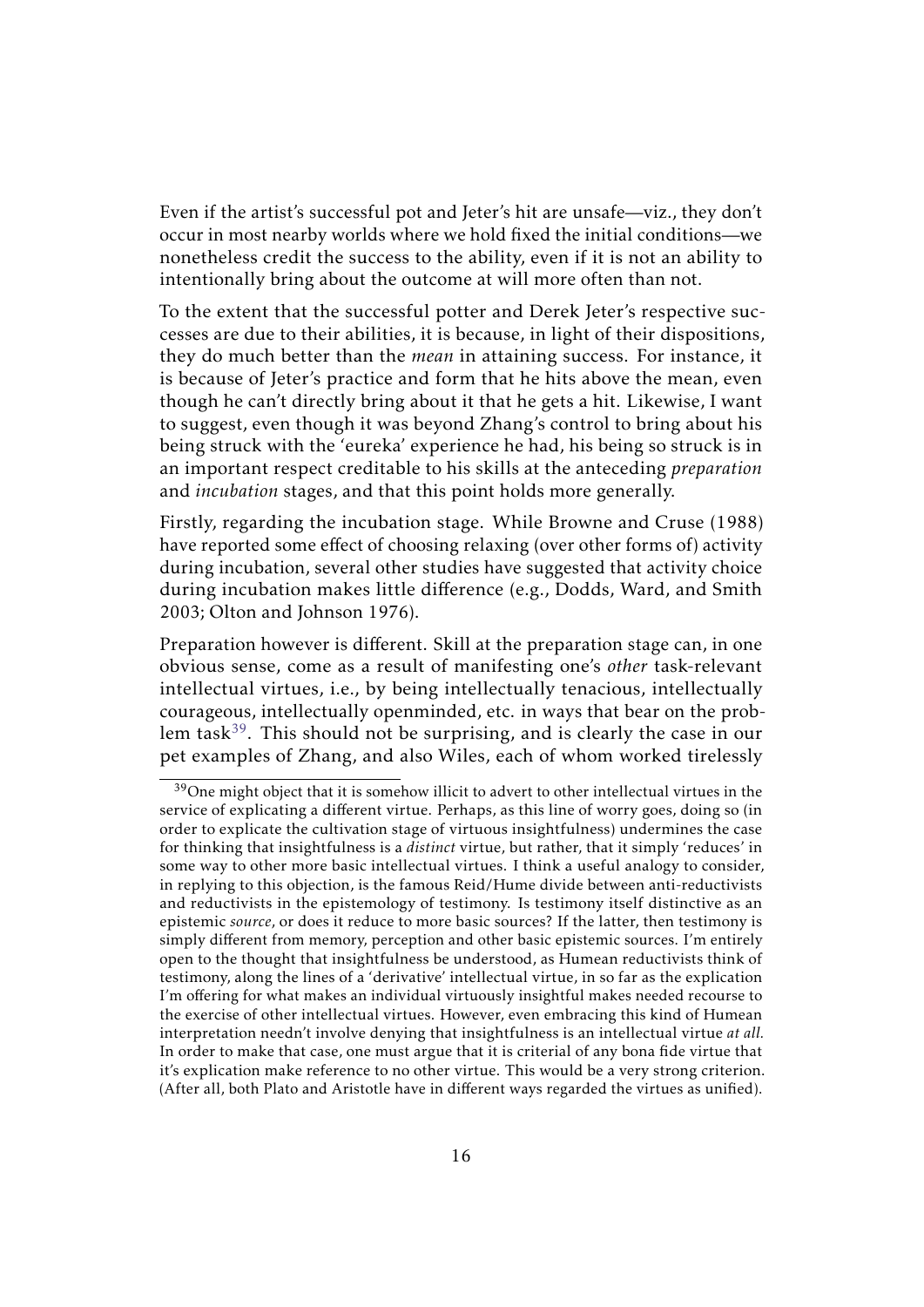prior to their breakthroughs<sup> $40$ </sup>. However, there are also more fine-grained features at the preparation stage which generate a higher likelihood of success relative to the mean. For example, results reported by Silveira (1972) have shown a positive correlation between the timing of one's interruption in insight tasks. In Silveira's experiment, she had experimental participants work on a chain-link insight task, and the participants were interrupted either 3 or 13 minutes after starting. Then, following a 30 incubation period, the subjects returned to the task to work, for either 32 or 22 minutes, whereas control subjects worked continuously for 35 minutes. Silveira found that whereas those interrupted 3 minutes in did only slightly better than control subjects, those interrupted 13 minutes in did significantly better than in the control case. As Dodd et al (2003, 7) noted, a conclusion to be drawn here is that 'incubation effects may be more apparent when the person solving the problem has had more time to become fixated prior to taking a break from the problem'. Of course, individuals can be better or worse at facilitating these conditions, and part of what makes an individual perform better relative to the mean is her resilience, focus and commitment to the task, traits an individual can be responsible for cultivating.

Putting this all together: while the illuminating experience of being struck with a 'eureka' moment is not typically brought about by deliberate direct control—these are things which we say *happen* to one, seemingly out of the blue—they are not a matter of luck, but rather, can be properly attributed to an insightful individual's virtues in light of how the insightful individual performs better than the mean in the (to use Wallas' model) preparation and incubation stages anteceding the moment of insight $^{\rm 41}.$  $^{\rm 41}.$  $^{\rm 41}.$ 

<span id="page-17-1"></span><span id="page-17-0"></span> $^{40}$  For a detailed discussion on Wiles' preparation, see Singh (1997).

 $41$ While properly managing these antecedent steps plausibly increases the propensity to insight experiences, it might be that there are certain rare cases where little effort is required at these antecedent stages. For example, the mathematical genius Srinivasa Ramanujan had what Freeman Dyson called 'some sort of magic tricks that we don?t understand'—viz., a capacity to inexplicably intuit deep mathematical results, for example concerning mock modular forms, without supplying proofs for these results. In the case of Ramanujan's insights about mock modular forms, several of these were later proven to be accurate by mathematical tools that were not available in Ramanujan's time. Such cases are plausible outliers in which no further effort at the preparation and/or incubation stage would increase the propensity of insight experience. Thanks to an anonymous referee at *Episteme* for noting this case.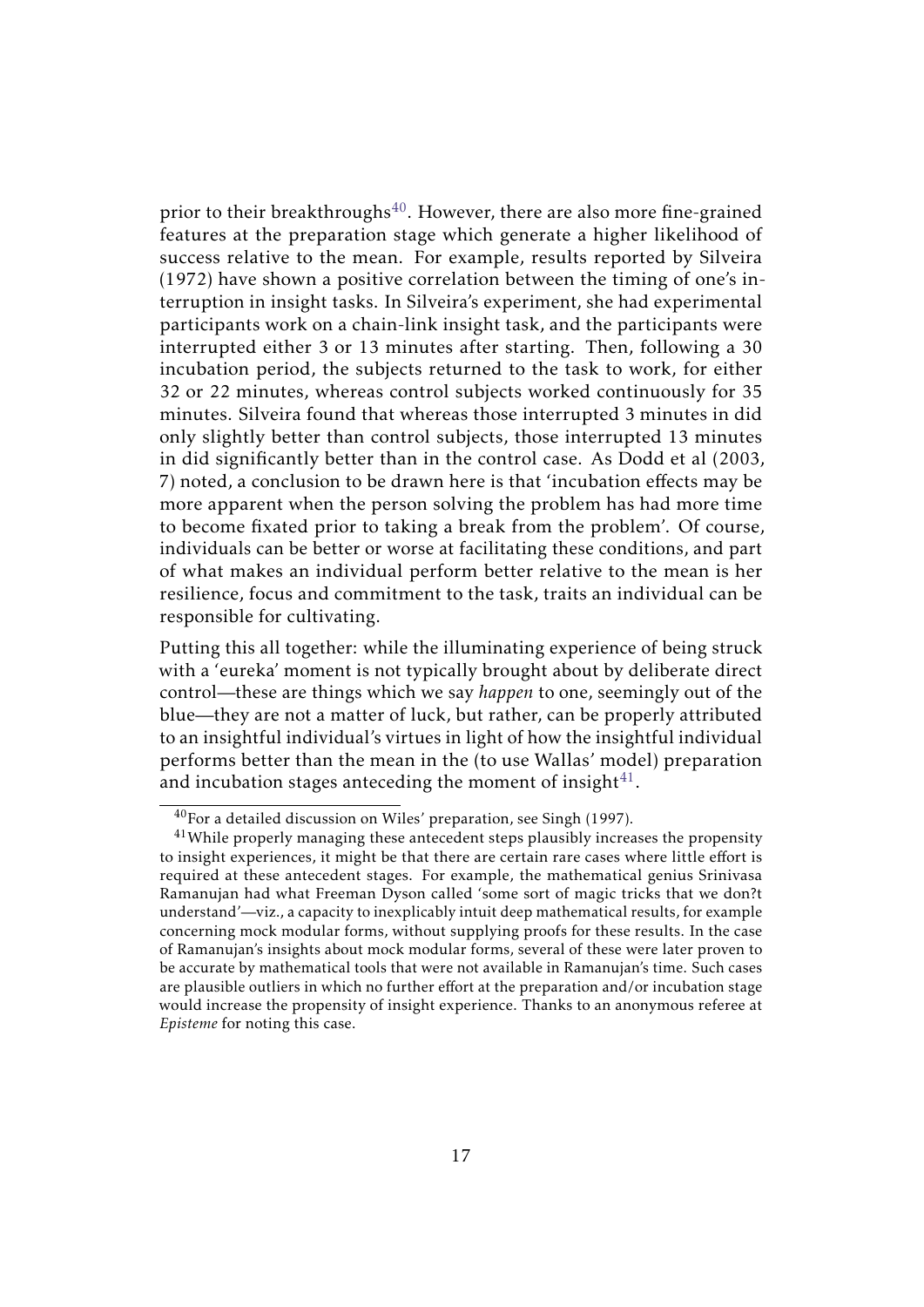#### 4.2. Management stage of virtuous insight

§4.1 outlined how the virtuously insightful individual can, by excelling in the anteceding stages of preparation and incubation, perform better than the mean in generating the 'eureka' experience, despite such an experience being out of the individual's direct performative control.

But of course, as was noted at the end of §3, the 'eureka' experience is but the *third* of four stages of the Wallas model of creative problem solving. And, as I suggested the move from the third stage to the fourth stage i.e., judgment or endorsement—can be done more or less skilfully. Recall again here, the 'bunny problem', where a rabbit's 'hare-trigger' instinct is needed to avoid danger, it is woefully unreliable; the hare-trigger response to perceived threat is a poor predictor (approximately 10%) of danger. And the point about the subjective indistinguishability between eureka experiences which accompany accurate versus botched grasping reveal a similar kind of problem of us: like the bunny, the feeling in cases of botched grasping is indistinguishable from the feeling of apt grasping.

In this section, I want to propose an account of how the virtuously insightful individual can be appreciated as skilled at moving *from* these felt experiences that follow preparation and incubation to judgment or verification (i.e. the fourth stage), where the aim of this stage is truth (or more broadly, understanding).

The first step here will be to consider more carefully the epistemic *structure* of the connection between the third and fourth stages, that is between the 'eureka' feeling, and the ensuing judgment or *endorsement* of the content issued by the grasping. Here, it will be helpful to draw from one established and increasingly popular model within which this kind of transition can be sharpened.

According to the *perceptual model of emotional experience* (e.g., Elgin 1999; Prinz 2004; Roberts 1988; Johnston 2001) emotional experience constitutes reason or evidence for evaluative judgement in a similar way to the way in which perceptual experience constitutes reason or evidence for empirical judgement<sup>[42](#page-18-0)</sup>. One class of evaluative judgments are *epistemic* evaluations. And so one way to think about the epistemic significance of the kinds of 'eureka' feelings associated with insight are, within this model, specifically, as reasons or evidence for epistemic evaluations. On this view, the trans-

<span id="page-18-0"></span> $42$ This presentation of the perceptual model owes to Michael Brady (2013, 67) who challenges the model and embraces instead a kind of 'proxy' evidence view of the epistemic role of emotional experience.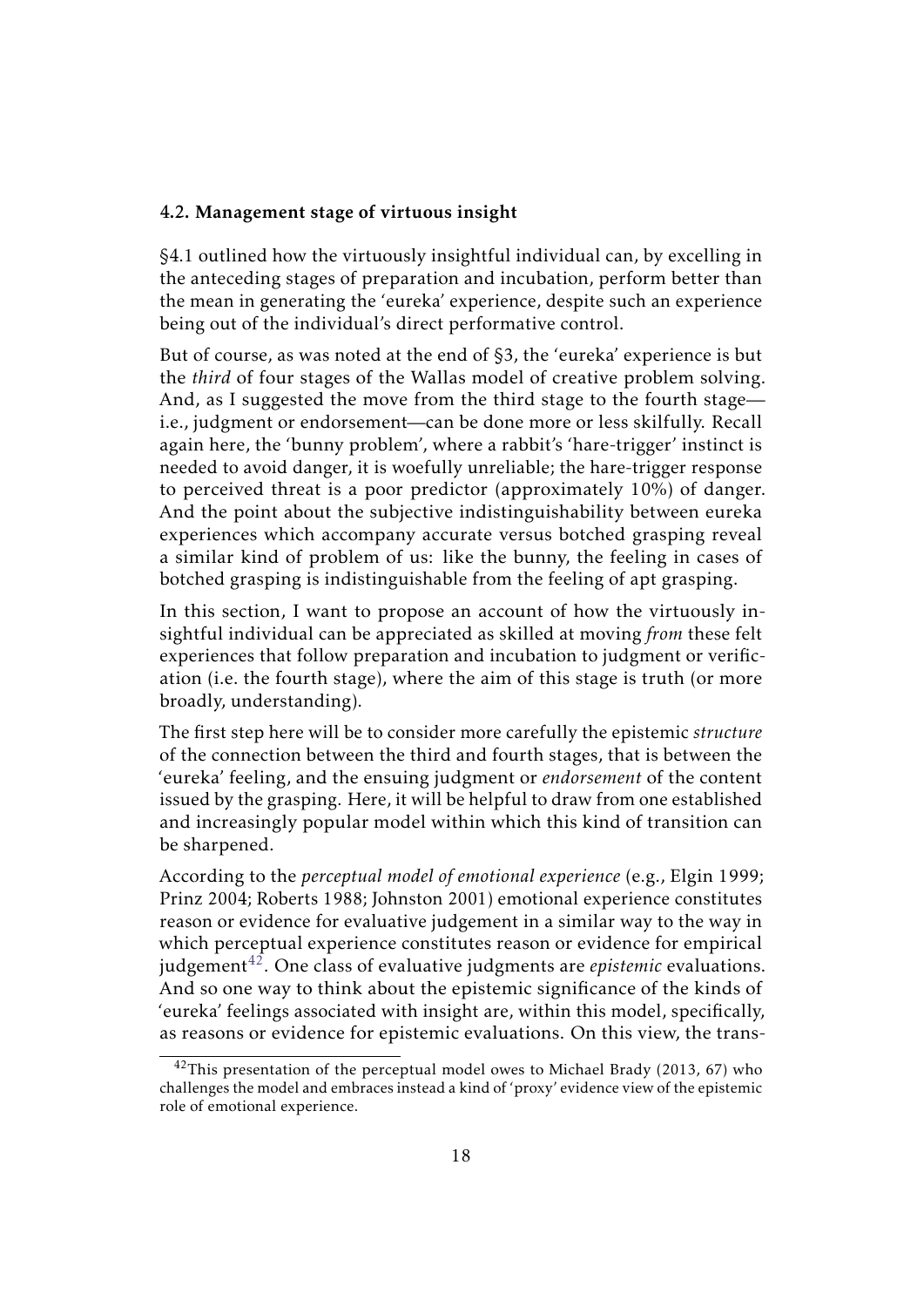ition from stage three to four (i.e., from feeling to judgment) is a transition from feeling as evidence for an epistemic evaluation—an endorsement—of the insight.

Thinking about the transition from stage three to four within this model makes evident the place for the virtuously insightful individual to exercise skill. Just as, in the perceptual case, an individual can afford too much or too little epistemic weight to one's perceptions in forming empirical judgments $43$ , so likewise, an individual can afford too much or too little epistemic weight to one's emotional experiences (at the 'eureka stage') in epistemically evaluating the insight. For example, the virtuously insightful individual, upon having the 'eureka' experience, has fewer false negatives relative to the mean, in that the virtuously insightful individual does not ignore the kind of felt connections between information when these are epistemically valuable (i.e., of the sort that are likely to lead to true belief or understanding). Likewise, the virtuously insightful individual is appropriately *cautious* in moving from emotional experience to endorsement.

To give an example of the exercise of such caution, consider the following case, where cognitive biases are at play. Take, for example, *belief bias* (i.e., Klauer, Musch, and Naumer 2000) according to which individuals tend to give disproportionate positive evaluations of the logical strength of arguments the more believable their conclusions are judged to be. Many insights are graspings which *depend* on appreciation of argument cogency; naturally, one potential cause of botched grasping (i.e., a 'eureka' experience which does not generate *apt* insight) is belief bias. The virtuously insightful individual is more attuned than most in her *sensitivity* to the kinds of biases she might be afflicted with which could defeat the evidential weight of the 'eureka' experience. The virtuously insightful individual accordingly is best understood as occupying a kind of Aristotelian mean between affording too little or too much evidential weight to the kind of felt experience at stage 3, in her transition from the insight to endorsement. Put another way: the virtuously insightful individual is better than the mean at issuing *safe* endorsements, conditioned upon her felt experiences of insight.

<span id="page-19-0"></span><sup>43</sup>At one limit is the individual who 'believes everything she sees', and is as such often deceived; at the other limit is the individual who deprives herself from perceptual evidence gained by others by the vice of over-cautiousness.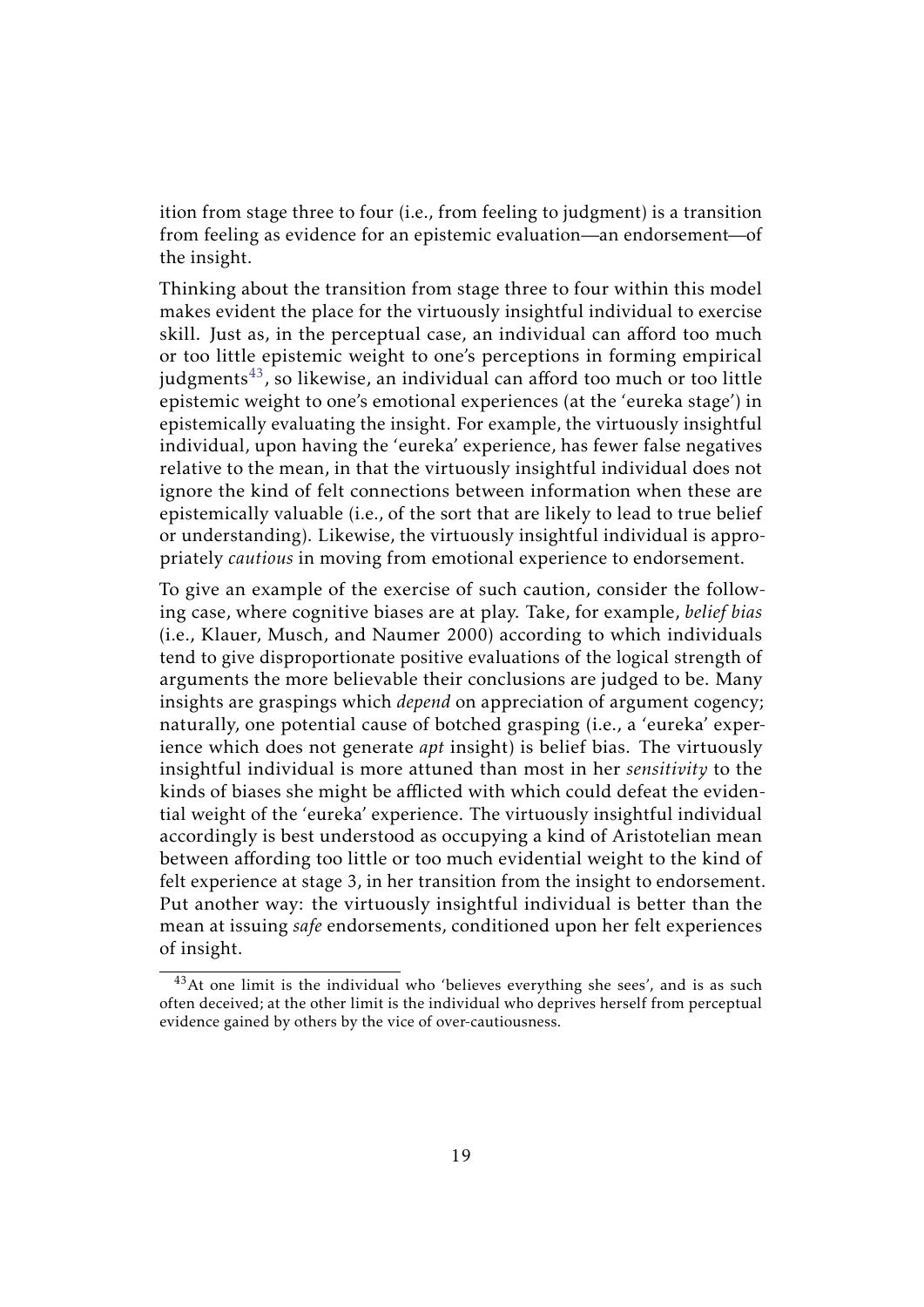## 5. Concluding remarks

'Aha' experiences happen to some more than others—as if out of the blue but virtuously insightful individuals are better than others at cultivating the right precursors to these episodes, and importantly, at moving in a responsible way from these felt experiences to endorsed insights. In this paper I hope to have shown how both the psychology of problem solving as well as the resources of virtue epistemology, paired together, offer some explanation for why this is so.<sup>[44](#page-20-0)</sup>

<span id="page-20-0"></span><sup>44</sup>Thanks to Mark Alfano, Michel Croce, Modesto Gómez Alonso, Emma C. Gordon and Kate Elgin for helpful comments on a previous version of this paper. I am also grateful to an anonymous referee and the Associate Editor at *Episteme* and an especially insightful audience at the Cognitive Irrationality Project at the University of Basel, and in particular to Anne Meylan, Melanie Sarzano and Marie van Loon for organising the event.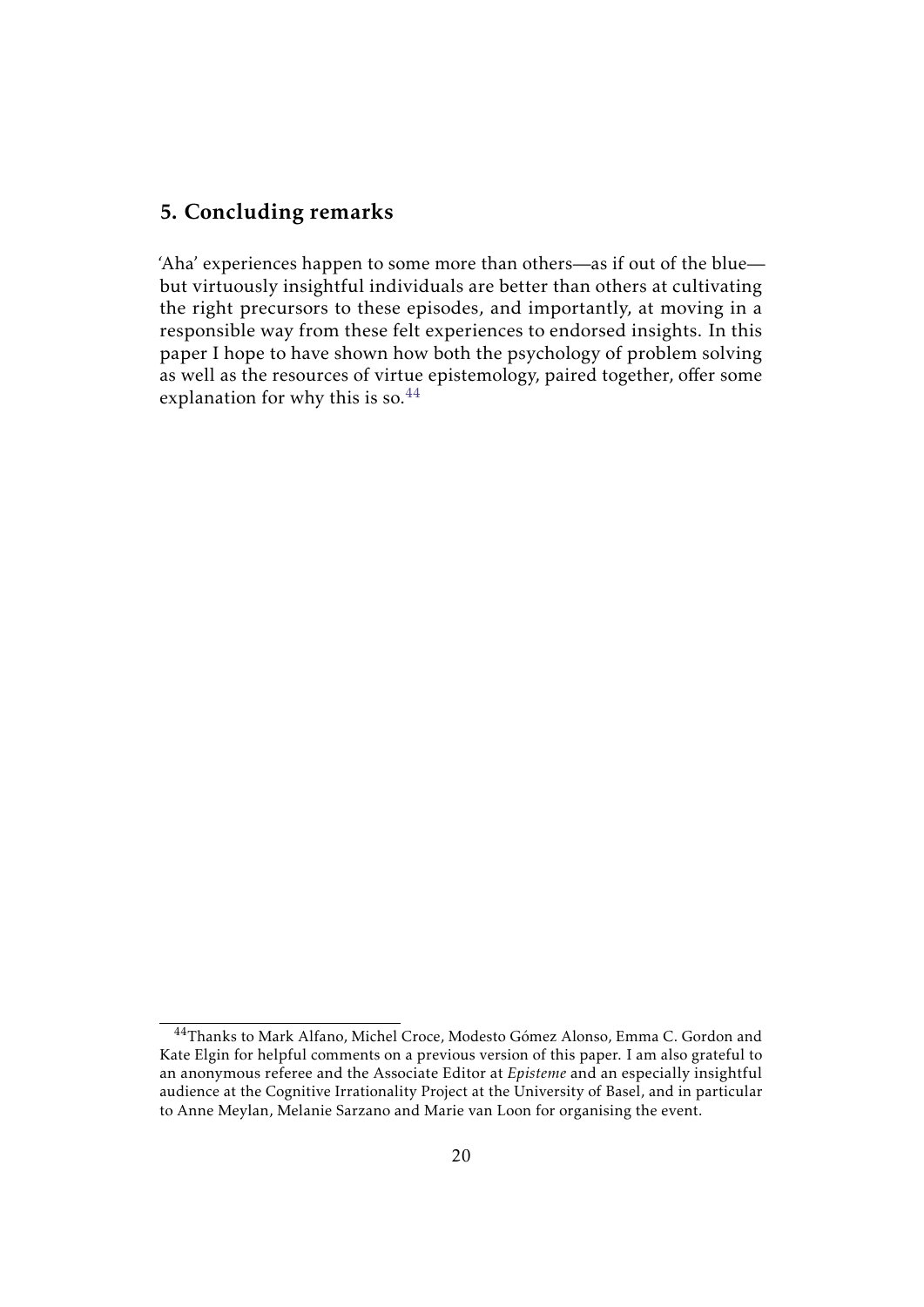## References

- Alfano, Mark. 2012. 'Expanding the Situationist Challenge to Responsibilist Virtue Epistemology'. *The Philosophical Quarterly* 62 (247): 223–49.
- Baehr, Jason 2011. *The Inquiring Mind*. Oxford: Oxford University Press.
- Battaly, Heather. 2008. 'Virtue Epistemology'. *Philosophy Compass* 3 (4): 639–63.
- Boghossian, Paul. 2006. *Fear of Knowledge.* Oxford: Clarendon Press.
- Brady, Michael. 2013. *Emotional Insight: The Epistemic Role of Emotional Experience*. Oxford University Press.
- Browne, Beverly A., and Donna F. Cruse. 1988. 'The Incubation Effect: Illusion or Illumination?' *Human Performance* 1 (3): 177–85.
- Carter, J. Adam, and Emma C. Gordon. 2014. 'Openmindedness and Truth'. *Canadian Journal of Philosophy* 44 (2): 207?24.
- Carter, J. Adam, Benjamin Jarvis, and Katherine Rubin. 2015. 'Varieties of Cognitive Achievement'. *Philosophical Studies* 172 (6): 181?99.
- Chronicle, Edward P., Thomas C. Ormerod, and James N. MacGregor. 2001. 'When Insight Just Won't Come: The Failure of Visual Cues in the Nine-Dot Problem'. *The Quarterly Journal of Experimental Psychology: Section A* 54 (3): 903–19.
- Dodds, R. A., T. B. Ward, and S. M. Smith. 2003. 'A Review of the Experimental Literature on Incubation in Problem Solving and Creativity'. *Creativity Research Handbook* 3: 285–302.
- Dretske, Fred. 1970. 'Epistemic Operators'. *The Journal of Philosophy*, 1007–23.
- Elgin, Catherine Z. 1999. *Considered Judgment*. Princeton University Press.
- Gordon, Emma C. 2016. 'Understanding in Epistemology'. *Internet Encyclopedia of Philosophy*.
- Greco, J. 2008. 'What's Wrong With Contextualism?' *The Philosophical Quarterly* 58 (232): 416–36.
- Greco, John. 1999. 'Agent Reliabilism'. *Nous* 33 (s13): 273–96.

———. 2003. 'Knowledge as Credit for True Belief'. In *Intellectual Virtue:*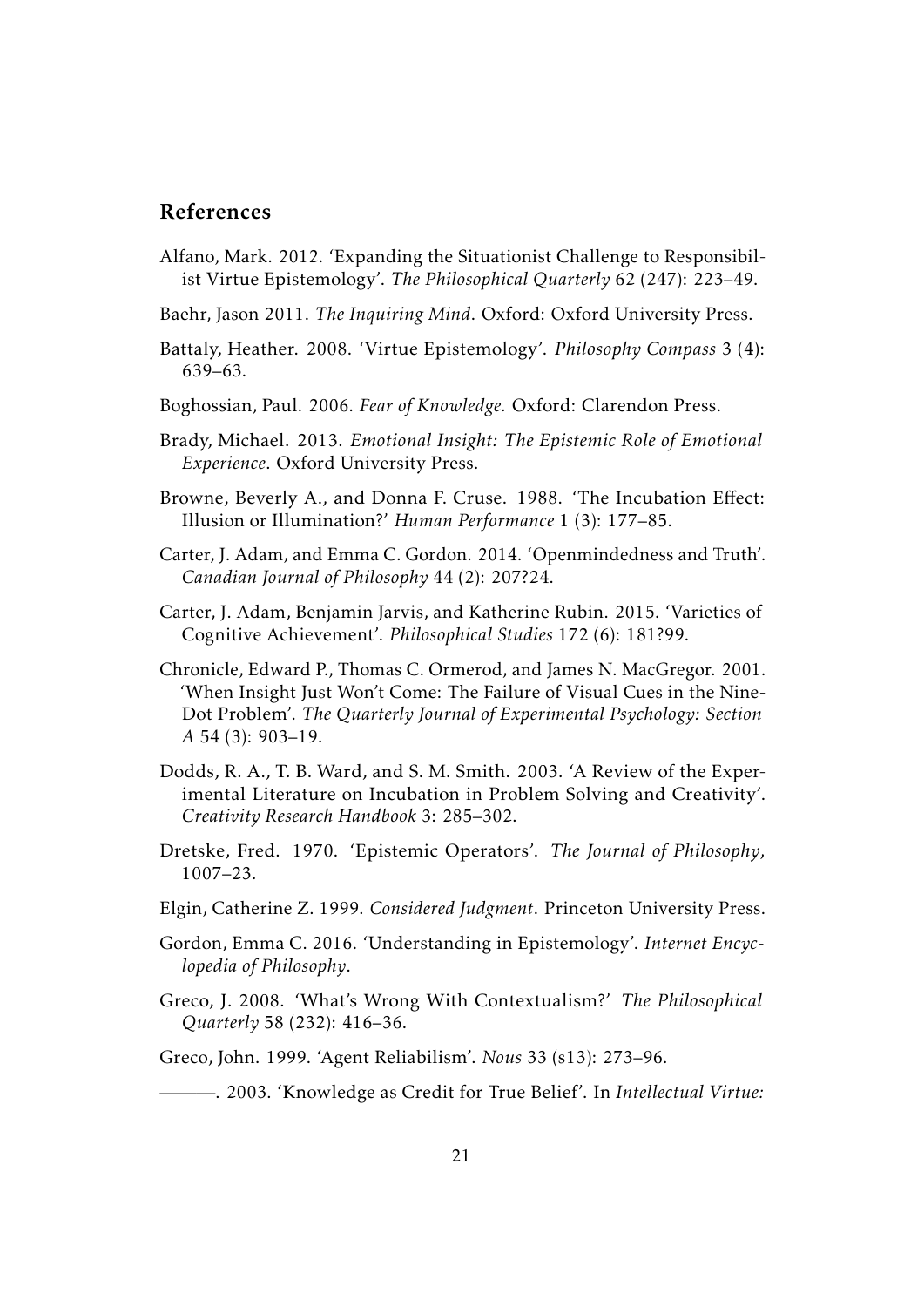*Perspectives From Ethics and Epistemology*, edited by Michael DePaul and Zagzebski, Linda, 111–34. Oxford: Oxford University Press.

———. 2010a. 'Achieving Knowledge'. *A Virtue-Theoretic Account of Epistemic Normativity. Cambridge*.

———. 2010b. *Achieving Knowledge*. Cambridge: Cambridge University Press.

———. 2012. 'A (Different) Virtue Epistemology'. *Philosophy and Phenomenological Research* 85: 1–26.

Grimm, Stephen. 2010. 'Understanding'. In *Routledge Companion to Epistemology*, edited by S. Bernecker and D. Pritchard. New York: Routledge.

———. 2012. 'Understanding as Knowledge of Causes'. *Virtue Scientia: Essays in Philosophy of Science and Virtue Epistemology. New York: Springer*.

- Hélie, Sébastien, and Ron Sun. 2010. 'Incubation, Insight, and Creative Problem Solving: A Unified Theory and a Connectionist Model'. *Psychological Review* 117 (3): 994–1024. doi:10.1037/a0019532.
- Hidi, Suzanne, and William Baird. 1986. 'Interestingness—A Neglected Variable in Discourse Processing'. *Cognitive Science* 10 (2): 179–94.
- Johnston, Mark. 2001. 'The Authority of Affect\*'. *Philosophy and Phenomenological Research* 63 (1): 181–214.
- Jung-Beeman, Mark, Edward M Bowden, Jason Haberman, Jennifer L Frymiare, Stella Arambel-Liu, Richard Greenblatt, Paul J Reber, and John Kounios. 2004. 'Neural Activity When People Solve Verbal Problems with Insight'. *PLoS Biol* 2 (4): e97. doi:10.1371/journal.pbio.0020097.
- Kelly, Daniel Ryan. 2011. *Yuck!: The Nature and Moral Significance of Disgust*. Cambridge, MA.; MIT Press, 2011.
- Kershaw, Trina C., and Stellan Ohlsson. 2004. 'Multiple Causes of Difficulty in Insight: The Case of the Nine-Dot Problem.' *Journal of Experimental Psychology: Learning, Memory, and Cognition* 30 (1): 3.
- Klauer, Karl Christoph, Jochen Musch, and Birgit Naumer. 2000. 'On Belief Bias in Syllogistic Reasoning.' *Psychological Review* 107 (4): 852.
- Lewis, David. 1996. 'Elusive Knowledge'. *Australasian Journal of Philosophy*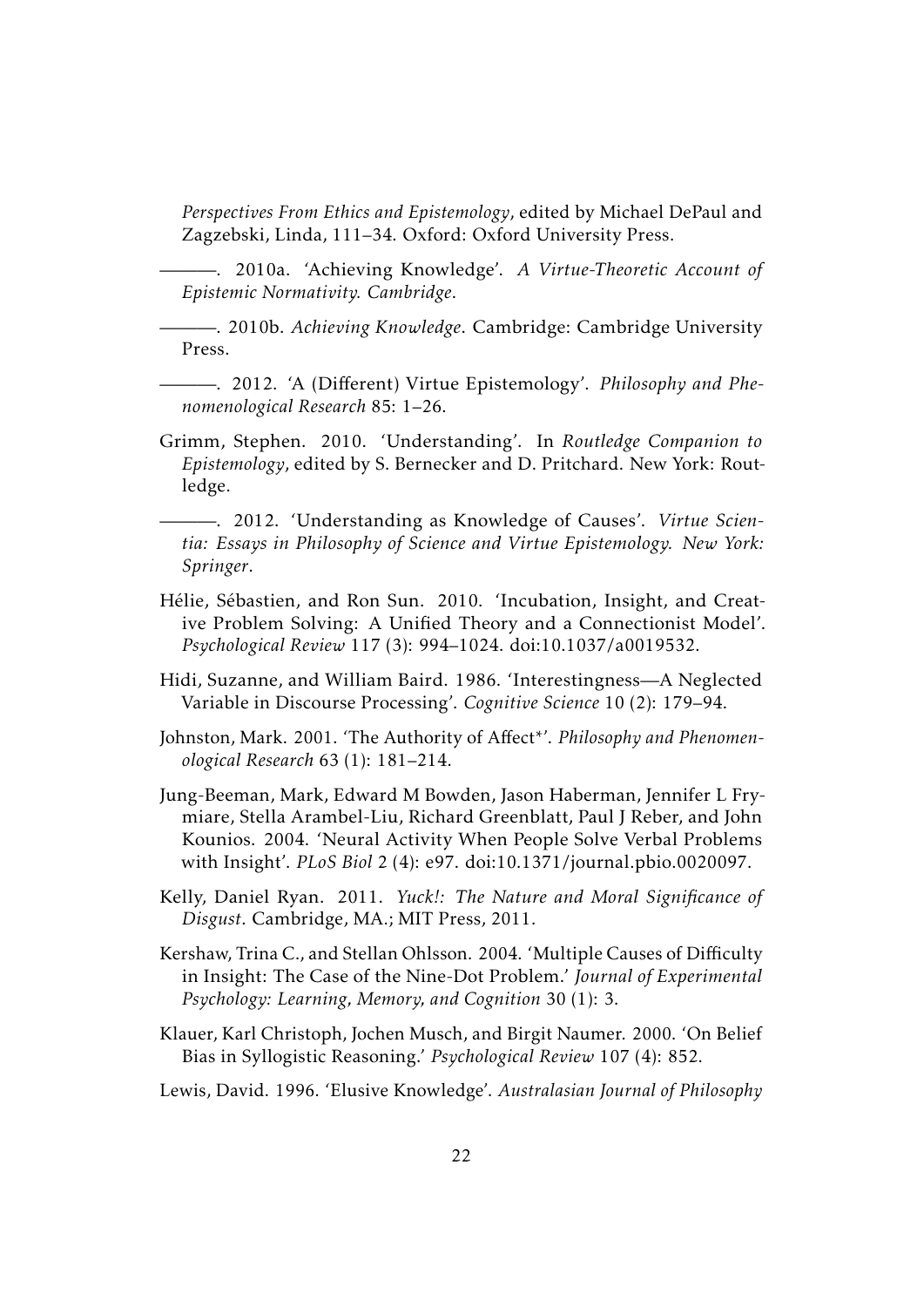74 (4): 549–67.

- MacFarlane, John. 2014. *Assessment Sensitivity: Relative Truth and Its Applications*. Oxford University Press.
- Metcalfe, Janet, and David Wiebe. 1987. 'Intuition in Insight and Noninsight Problem Solving'. *Memory & Cognition* 15 (3): 238–46.
- Montmarquet, James. 1993. *Epistemic Virtue and Doxastic Responsibility*. Rowman & Littlefield.
- Olton, Robert M., and David M. Johnson. 1976. 'Mechanisms of Incubation in Creative Problem Solving'. *The American Journal of Psychology* 89 (4): 617–30. doi:10.2307/1421461.
- Prinz, Jesse J. 2004. *Gut Reactions: A Perceptual Theory of Emotion*. Oxford University Press.
- Pritchard, Duncan. 2005. *Epistemic Luck*. Oxford University Press.

———. 2009. 'Knowledge, Understanding and Epistemic Value'. *Royal Institute of Philosophy Supplement* 86: 19–43.

———. 2010. 'Relevant Alternatives, Perceptual Knowledge and Discrimination'. *Noûs* 44 (2): 245–68.

- Riggs, Wayne. 2004. 'Insight, Open-Mindedness and Understanding'.
- ———. 2009. 'Luck, Knowledge and Control'. In *Epistemic Value*, edited by A. Haddock, A. Millar, and D. Pritchard. Oxford: Oxford University Press.
- Roberts, Robert C. 1988. 'Emotion'. *The International Encyclopedia of Ethics*. http://onlinelibrary.wiley.com/doi/10.1002/9781444367072.wbiee290/full.
- Rota, Gian-Carlo. 1997. 'The Phenomenology of Mathematical Beauty'. *Synthese* 111 (2): 171–82.
- Schaffer, Jonathan. 2001. 'Knowledge, Relevant Alternatives and Missed Clues'. *Analysis* 61 (3): 202–8.
- Segal, Eliaz. 2004. 'Incubation in Insight Problem Solving'. *Creativity Research Journal* 16 (1): 141–48. doi:10.1207/s15326934crj1601\_13.
- Silveira, Jeanette M. 1972. 'Incubation: The Effect of Interruption Timing and Length on Problem Solution and Quality of Problem Processing'. US: ProQuest Information & Learning.